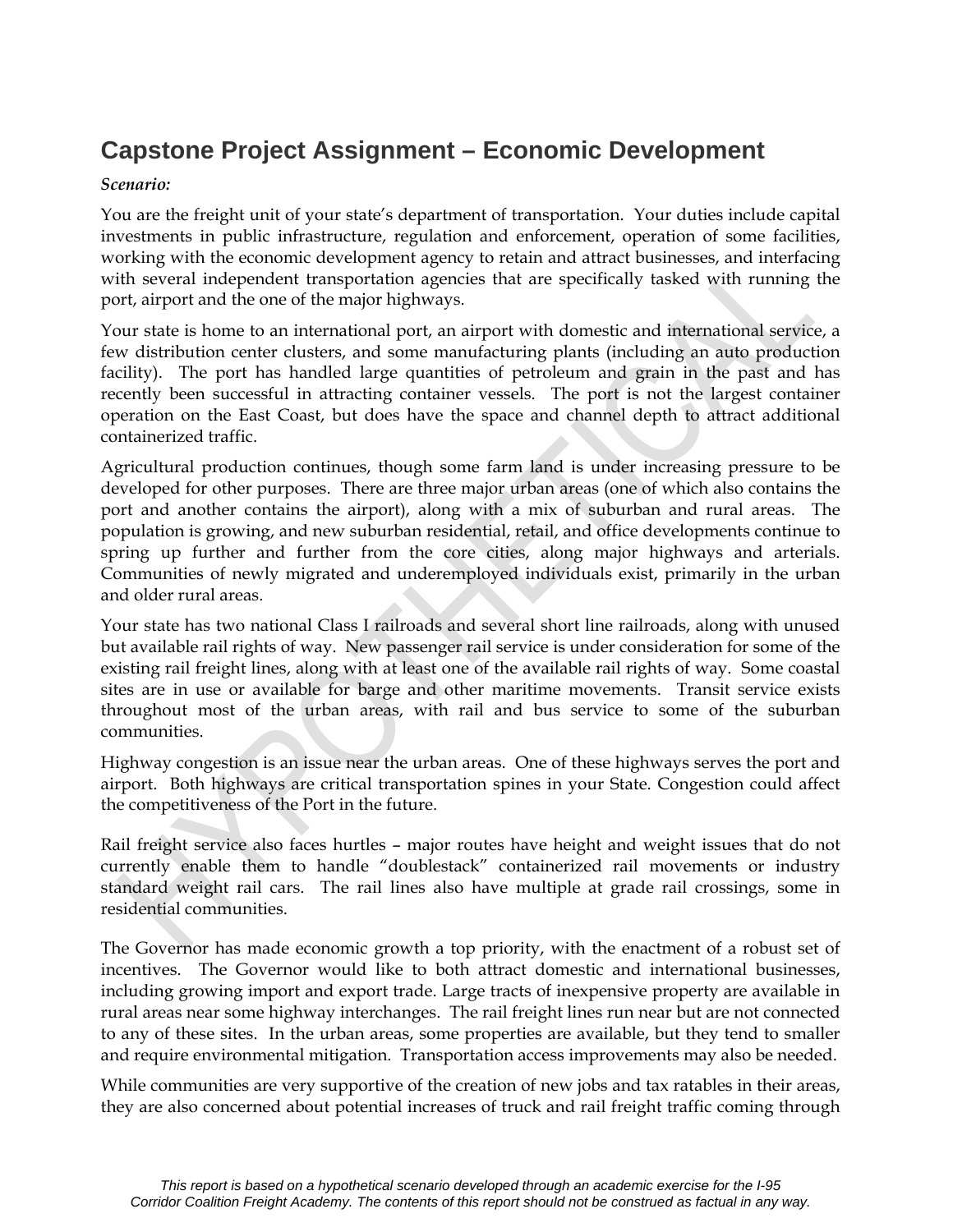their neighborhoods. The residents cite noise, air quality, and safety for their children as their main concerns.

Fiscal conditions are tight. The state has a deficit and traditional funding mechanisms are stretched. The amount of federal funding anticipated in the near term is unknown.

#### *Your Assignment:*

The DOT commissioner has turned to your team to work with the economic development department to develop a comprehensive plan to retain, attract and grow major business clusters, including major distribution centers and manufacturing operations. She has asked that you create a plan that details the transportation actions and investments needed. You must decide whether to involve the other transportation agencies in your plan. Your proposal needs to answer the following questions:

- How can transportation investments and policies enhance economic development?
- How will you reach out to and engage the private sector and the public? Who will you include in this conversation and how?
- How will you work with other public agencies?
- What background information will you collect to paint the picture of the current situation, as well as potential opportunities? Where will you get this data? How will you present it?
- What will you propose to the commissioner and other decision makers?
- If transportation investments will be allowed for a given site, how will you decide which sites receive the investments?
- How will you address the funding needed for the recommended actions?

#### *Product:*

Be prepared to present your recommendations and answer questions on it at the Annual Meeting of the I-95 Corridor Coalition. Each capstone group will give a 30 minute PowerPoint presentation. The group of presentations will be followed by 90 minutes of group Q&A and discussion with an outside panel of public and private sector representatives. You are also required to compile your findings and recommendations into a final report (about 10 pages in length), due at the time of presentation. The report should be prepared as an executive briefing document that would be given to the DOT Commissioner and Governor's Office.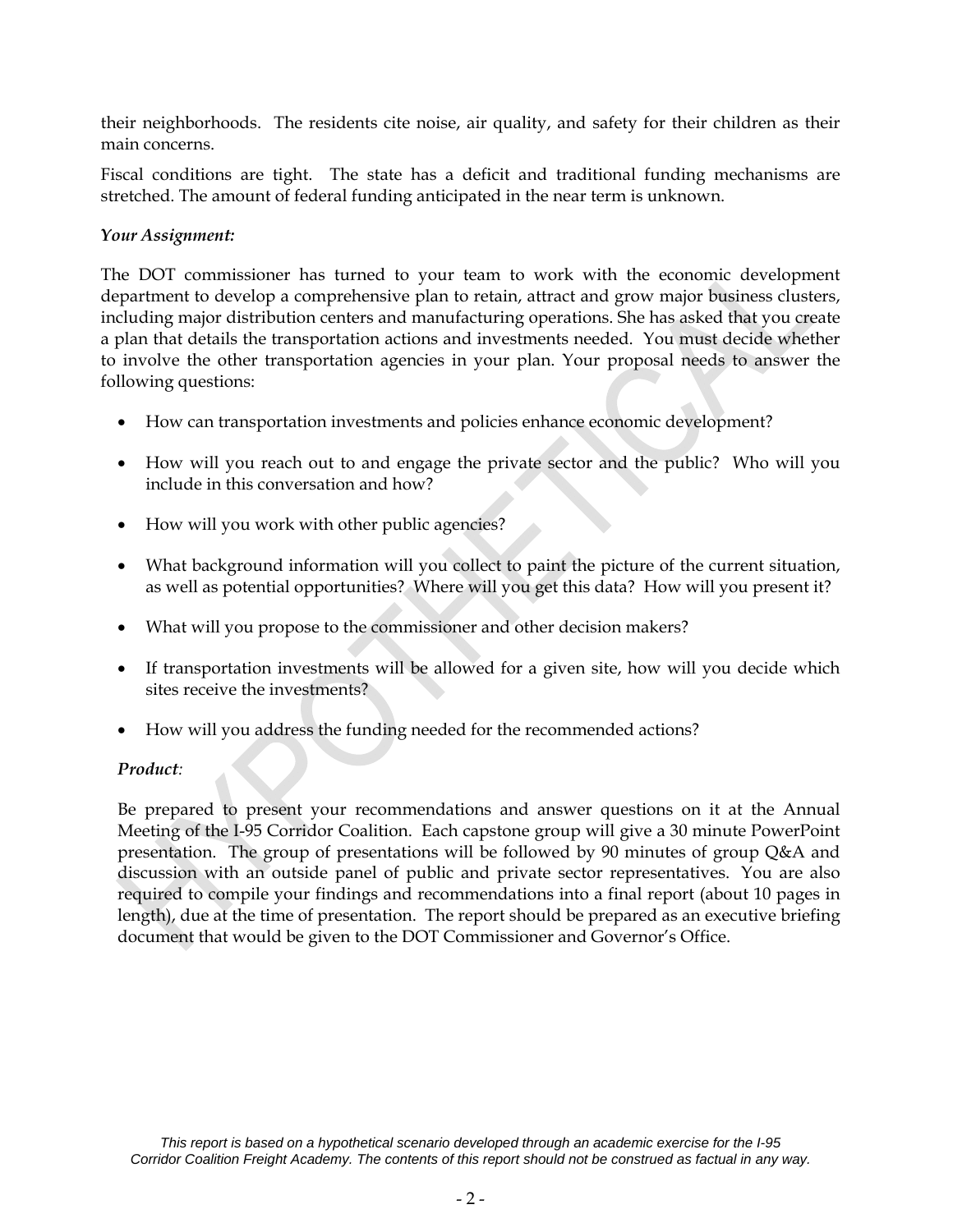#### **Capstone Project Assignment – Economic Development**

As part of the I-95 Corridor Coalition, we were charged with completing a Capstone Project that focused on Economic Development and Transportation Enhancements. The memorandum below represents a report that could be given to a Secretary of a state transportation department or to a Governor and outlines a strategic plan for transportation enhancements that compliment a state's goals of economic growth.

The project team includes: Erik Deline, Morris County Division of Transportation Juan Flores, Mississippi Department of Transportation Nicole Katsikides, Maryland Department of Transportation Nathan Moulton, Maine Department of Transportation Callistus Nwadike, District of Columbia Department of Transportation Kamal Munawar, Virginia Department of Transportation

#### **MEMORANDUM**

- TO: Secretary Mary Grace Parker State Department of Transportation
- FROM: Transportation Development Division
- **RE: Strategic Plan for Transportation Enhancements and Economic Growth**
- DATE: July 22, 2009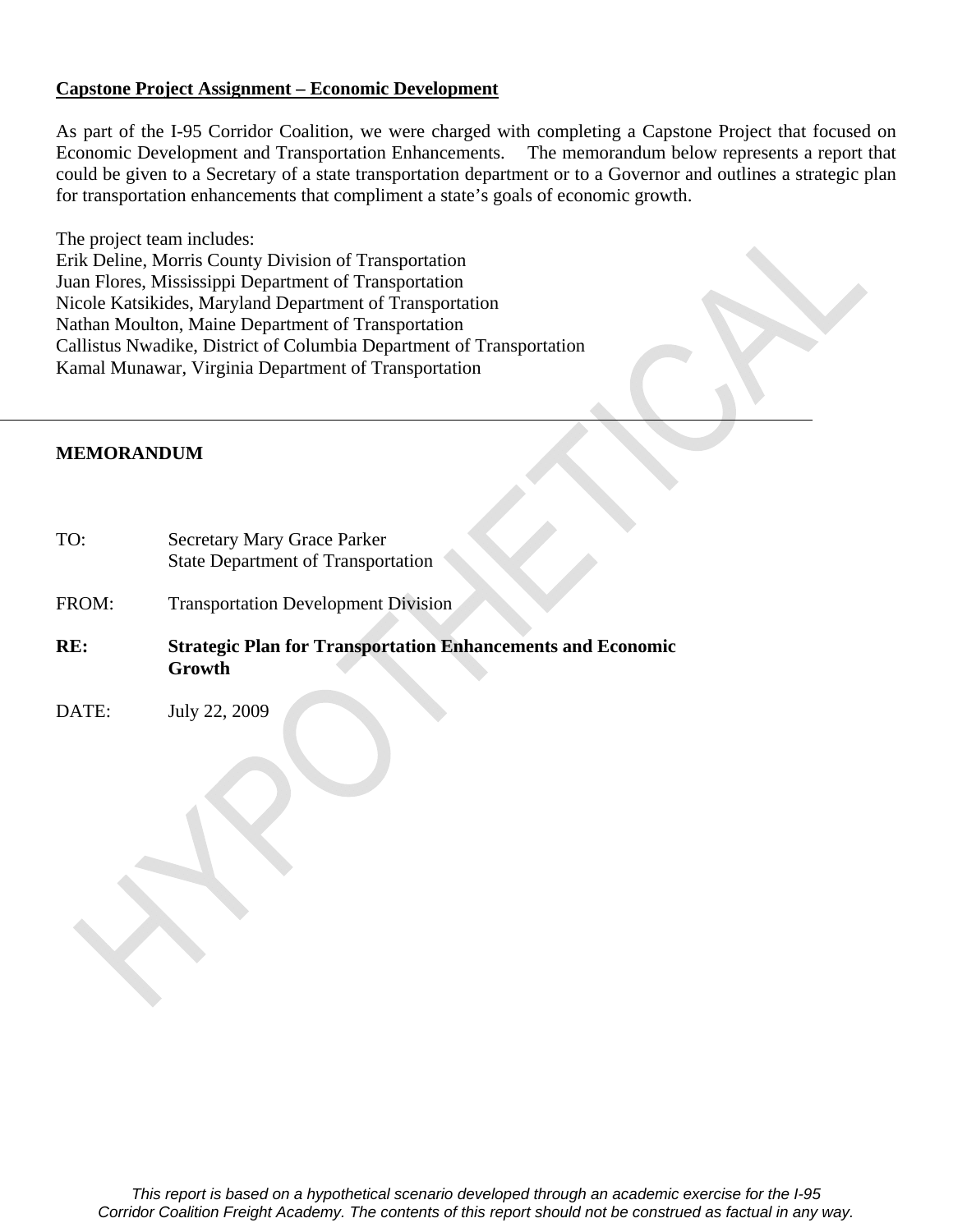#### **Executive Summary**

This plan outlines the opportunities for transportation actions and investments to support economic development goals. It focuses on the means by which transportation investments and policies enhance economic development and the strategic actions that will be taken to aid in the recruitment and sustainment of both domestic and international business while preserving the environment and quality of life.

A four-point plan for transportation and economic development was developed including the following points:

- 1. Outreach Opportunities
- 2. Data Development
- 3. Creative Financing for Transportation Projects
- 4. Partnership between economic development and transportation departments on site selection.

Each section is briefly described below:

#### Outreach Opportunities

The Department of Transportation (DOT) would develop a stakeholder advisory committee for freight transportation and economic development to included invited representatives of logistics agencies, industries, providers and other interests such as non-profits to serve in an advisory role to the State. This committee would meet throughout the year and review freight plans, legislation, projects and issues, as well as to serve as a voice for freight. DOT would also have a modal committee with representatives from the Department of Economic Development (ED) that would participate with the stakeholder group as well.

#### Data Development

DOT would initiate a coordinated data program to collect, keep and use in modeling and forecasting current data on commodity flows, business activity, available properties, planning and zoning, demographics and potential job creation benefits of transportation projects that would help illustrate the impacts of projects and to provide justification for their completion.

#### Creative Financing and Policies for Transportation Projects

DOT and the State can no longer rely on the federal Trust Fund or State funds as a means of fully funding improvements. The need is too massive and the economy is not supportive at this time. The State needs to build a toolkit of creative financing mechanisms and policies such as tax increment financing, rail tax credits, port zones and other programs. This may tax significant legislative actions and a change in the way the State traditionally does business; however, this will provide the State with the ability to do projects without relying on public financing.

#### Partnership in Site Selection and Business Recruitment

Economic entities in the State can no longer be reactive in business recruitment. We must be proactive and DOT must be in the deal discussions. For example, a local economic development agency cannot try to locate any and all businesses for the sake of having a business. They, along with the ED must work with DOT to identify where businesses should be located to maximize the multi-modal use of the transportation network. This will also involve Planning and Zoning representatives, but DOT can aid in recruitment deals that lead to better land use, reduced congestion, more economic benefit for the industries and better environmental outcomes.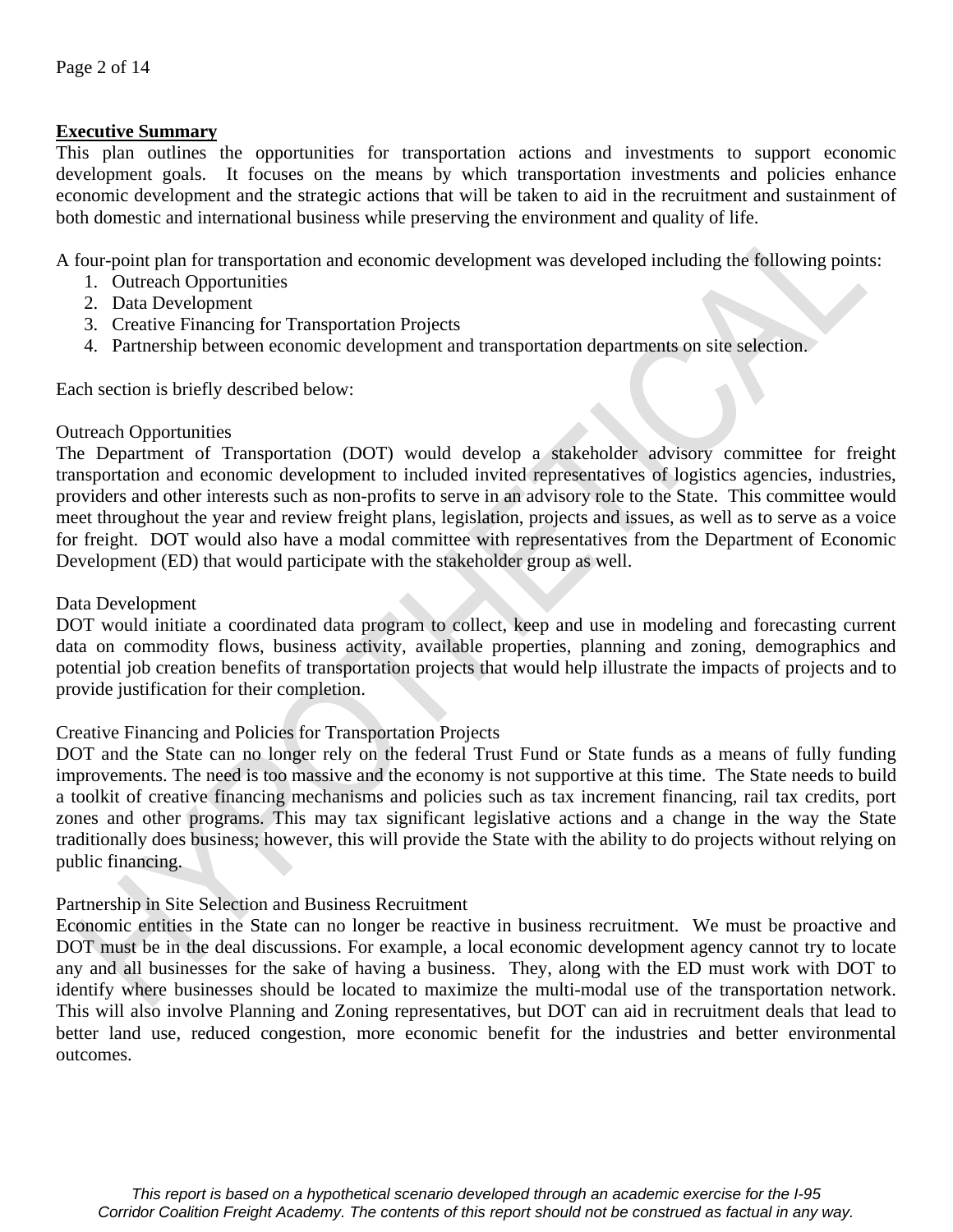#### **Introduction: Economic and Transportation Conditions**

Our State is faced with broad challenges, yet excellent opportunity. We are fortunate to have Class I railroad access, an international airport, a strong workforce and to have metropolitan areas with a relatively mature transportation network. This network has some current capacity, but in the future, this capacity will be greatly compromised by growth in population, aging infrastructure and shifts in economics. For years, urban sprawl was permitted and this led to the development of miles of roadway but also increased freight costs and infrastructure costs as the population was less concentrated. Today, keeping up with the infrastructure is the highest expenditure of transportation dollars and it infringes on the State's ability to fund new projects of other modes, and a mode shift for both passenger and freight operations is needed. More people need to utilize public transit, and it is critical to move more freight by rail, air or water. Years of no coordination between local government economic development offices and a highly reactive State economic development division were simply spent recruiting companies anywhere and anyhow. This contributed to the high number of truck movements on the roadway network and the lack of industrial and commercial connectivity to the railway or other multi-modal opportunities. Given the future growth and its need for consumption, as well as the need for a balanced economy, it is critical that the State pursue means of transportation improvements and Smart Growth that contribute to the balanced economy and help it grow through the diversion of truck movements to other modes through coordinated planning and the availability of public project financing mechanisms that are legislatively permitted.

#### **Transportation's Role in Economic Development**

Transportation is critical to the well being of the economy. It is fundamental for workers to get to work, for customers to be mobile, for freight to move and for products to reach store shelves. The flow of the supply chain, which is part of the price of a product, is determined by the transportation network. So as the State hopes to increase economic opportunities, it is critical to include transportation planning as a part of economic development agenda. As Smart Growth goals are a national priority and preventing urban sprawl is an issue in the State, it is no longer good practice to locate industry wherever property is available. Industrial growth thrives only when it can be part of an efficient and congestion free logistics network, part of a well thought out and coordinated land use plan.

There are a number of ways that transportation investments can support economic growth projects. The following illustrate opportunities for the State:

- Partnering with planning entities on the state and local level can help plan for industrial locations that maximize access to multi-modal transportation options for efficient freight flow. Additionally, industrial areas can be clustered so that multiple businesses could take advantage of transportation infrastructure. Improved freight flow results in reduced cost for production and more reliable product availability.
- Freight Corridor designation can improve access and freight flow in the designated areas by reducing encroachment to the industrial areas and encouraging freight uses on these corridors over residential or commercial options.
- Improved freight technology such as virtual yards, emissions reduction technology, and communications improves efficiency and freight flow.
- Marine highways help to identify ways in which water movement can be used as an extension of surface transportation. If opportunities to do this are available, it can reduce congestion on roadways and decrease product cost due to the fact that water movement is cheaper than other modes.

#### **Elements of a Comprehensive Plan for Transportation and Economic Development**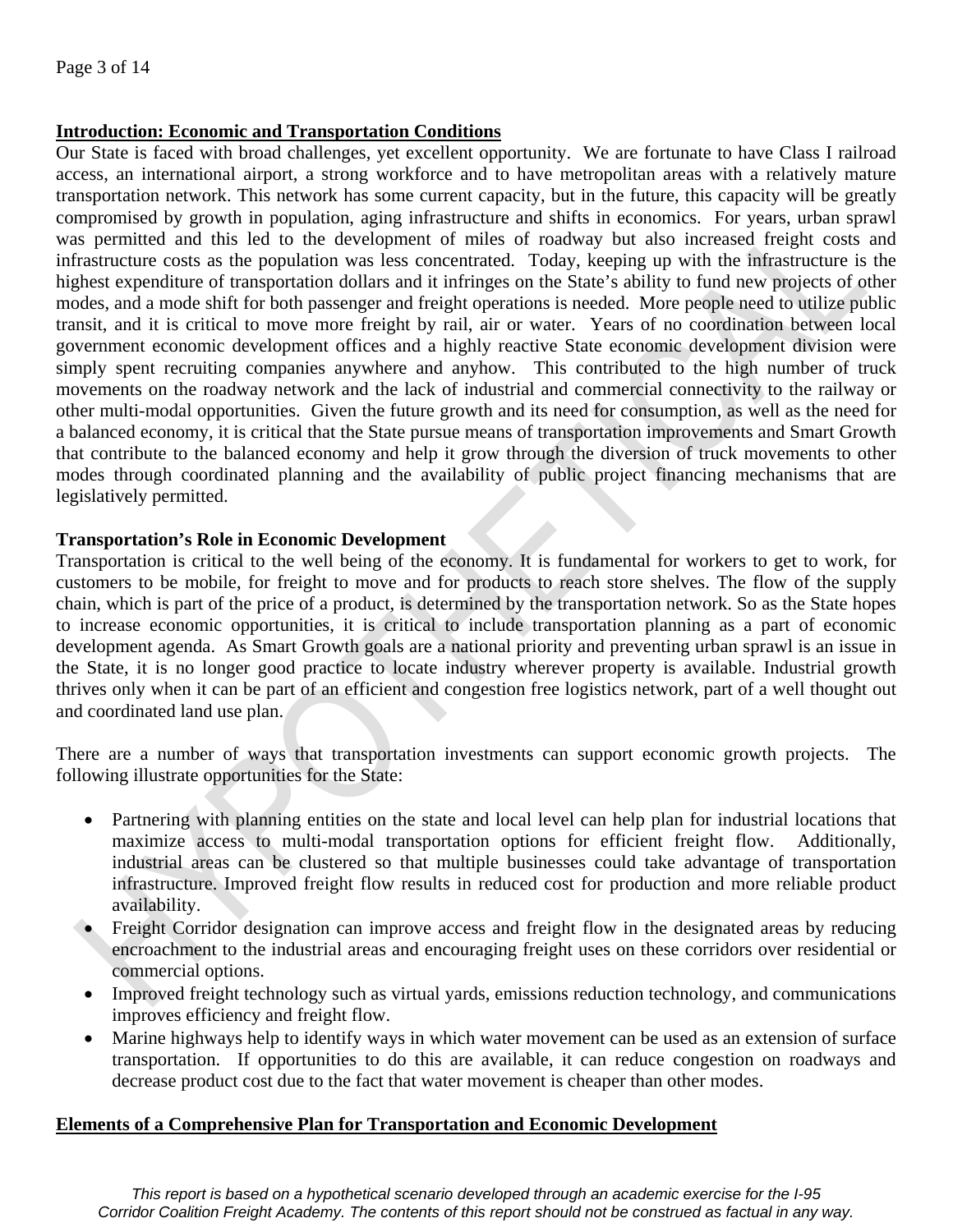#### Page 4 of 14

Wisely investing in transportation enhancements is key to the economy in the State, and this plan identifies the appropriate steps that are recommended including outreach, a strong data program, the implementation of creative financing mechanisms for transportation improvements and the partnership with economic development entities on site selection and business recruitment. Each step is detailed below:

#### *Outreach Opportunities*

Outreach is the first and most important component of the plan as it builds a relationship with local governments, the modal administrations and stakeholders. Many states employ stakeholder advisory groups as essential elements to their planning processes and the future Transportation and Infrastructure reauthorization bill appears to mandate these types of groups for the transportation improvement decision making process. Our plan includes reaching out to the modes as well as establishing a stakeholder advisory group to help review planning and financing programs.

#### *Data Development*

Essential to the decision making process is developing strong data capacity. This would help us to make sound decisions and to see the truth in benefit estimates of projects – another mandate in the future reauthorization bill. The State would utilize data to better understand how improvements would aid in job creation and this would tell the story of how transportation improvements are critical to the economy. The data would be used to model greenhouse gas reduction, job creation, congestion and many other elements that would make the case for projects.

#### *Creative Financing for Transportation Projects*

The state needs a toolkit for making projects work. Economic conditions no longer afford the State of the luxury of having a high level funding stream for projects, so mechanisms for financing that are non-traditional are needed. Implementing through legislation or other means the ability to engage in tax increment financing or public private partnerships is necessary to further transportation projects, and when justified by the benefit data, would make sense to investors and local governments.

#### *Working with Economic Development Offices on Site Selection*

One of the most critical ways to ensure the most efficient use of the transportation network is to advise local governments, new businesses and other economic entities during the site location or site preparation process. For example, the DOT would aid a local economic development office in identifying the most beneficial locations for certain industries so that the industry could make the best use of the freight network. If the industry could utilize the rail network, then the DOT would work with them to locate on the rail line and in creatively financing spurs or sidings rather than that industry locating elsewhere are relying on trucks.

#### Comprehensive Approach = Multiple Benefits

With these four main plan elements in place and working together, this plan affords a comprehensive and proactive approach for the DOT to be effective in the economic development process and to help the State realize benefits for the economy and transportation network leading to improved environmental conditions, workforce access and quality of life.

#### **Outreach Opportunities**

Important to the development and implementation of any transportation project is the effort made to reach out to the public and private stakeholders. It is imperative that stakeholders are engaged so that they can understand the meaning and benefit of economic development projects, as well as the process by which transportation projects are planned and implemented. There is limited land for increased economic development in urban areas, but these areas are the most appropriate areas for growth since they are adjacent to multi-modal freight opportunities that would serve an industrial project. There is land in rural areas near interchanges, but this would require a significant investment in rail in order to link these projects to a mode other than highways.

*This report is based on a hypothetical scenario developed through an academic exercise for the I-95 Corridor Coalition Freight Academy. The contents of this report should not be construed as factual in any way.*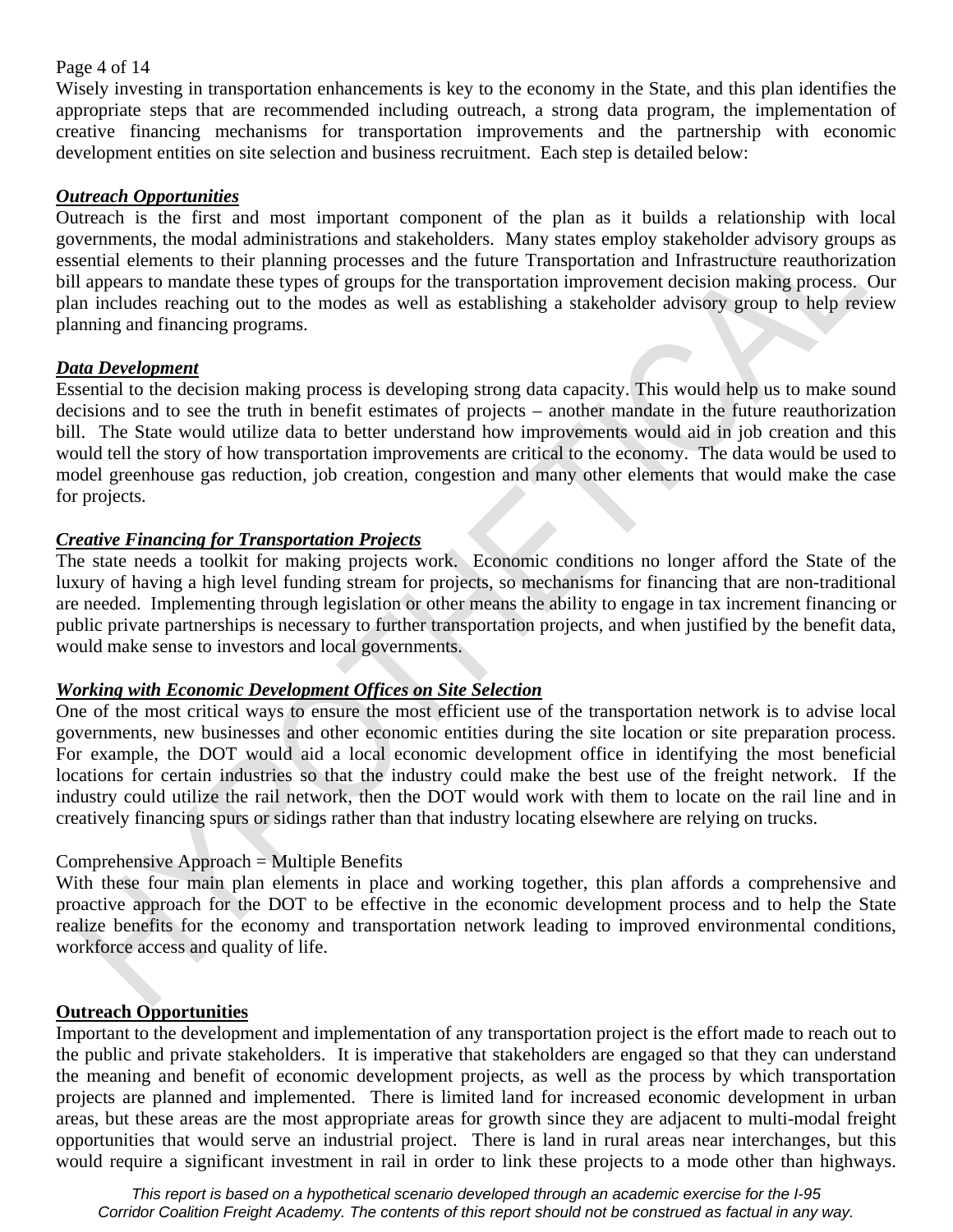#### Page 5 of 14

With growth being an issue, stakeholder involvement helps to educate people on the implications of projects. Often, there's opposition to projects because of the unknown, but a well thought outreach strategy can help.

Stakeholders, both private and public, will be involved by:

- Contacting the identified businesses directly.
- Sharing our proposed business plans with them.
- Reaching out through their business associations such as the Chamber of Commerce and/or Business Improvement Districts (BID).
- Advertising in the state and local news papers inviting interested parties to submit comments.
- Mailing out brochures and infomercials to identified stakeholders.
- Using available state and local business directories and phone books to mine for any and all groups in the state that will be impacted.
- Mine for businesses through the state agency responsible for business registration in the state.
- Reach out to mass transit users by distributing flyers and other project description booklets in the buses and trains.
- Contact community groups/residents residing within and immediately outside the boundaries of proposed project or development areas.
- Establish and publicize our website address where project status is posted and interactive discussion ensured.
- Set a project time line with certain dates for a public forum to update and exchange ideas on the project for each proposed project and continue to send updates to attendees.

To implement this project successfully, the state needs to use a context sensitive approach. This requires involving and engaging all the representatives of identified stakeholders listed below from project inception, writing the scope of work, through design phase and to project construction/completion. A solid way to engage these groups is to incorporate the representatives as members of the project Advisory Committee. As committee members, this body meets often to discuss status before any scheduled community/public meetings. This conversation should include the following groups:

- The Port Authority
- The Airport
- Auto production industry
- Trucking industry
- Petroleum industry
- Shipping Association for container goods
- The owners/operators of the distribution centers and warehouses
- Labor union representatives
- Farmers
- Real estate developers
- Barge owners/operators
- Mass transit
- Class I railroads and passenger railroad operators
- Port security / Homeland Security
- Other private businesses and residents

The stakeholder advisory committee and included representatives from the external agencies would meet every other month or additionally as needed. The group would review projects and would provide input and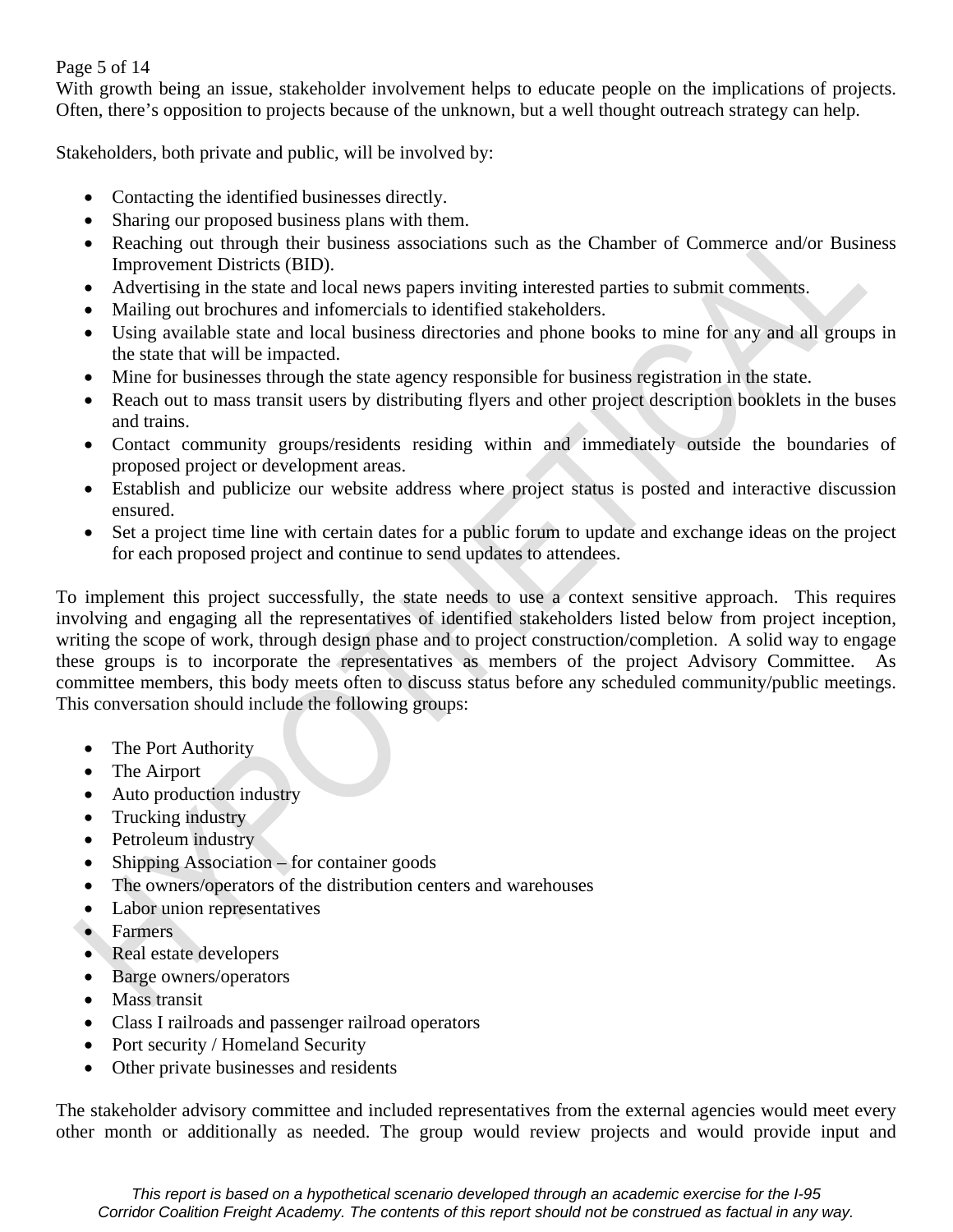Page 6 of 14

coordination for planning and implementation. Because these types of advisory committees require a high degree of planning and strategy, the DOT's Office of Planning would be assigned responsibility for logistics.

Several states have advisory committees that could serve as a model. In Maryland, for example, there is a Freight Stakeholder Advisory group that includes hand picked members of the listed groups who serve by invitation of the Secretary. This group meets four times a year to review the freight plan, discuss freight issues, provide input on legislation and to contribute to a discussion on other issues that the state needs to consider. Virginia has a similar group that is much more formal and appointed to provide a higher level of input to freight operations.

We propose that the advisory group for transportation and economic development begin as an invited group of representatives chosen by the Secretary (recommendations will be provided). This group would be invited to the DOT and would meet four times a year initially. The DOT Planning staff would set the agenda in conjunction with policy staff and the Secretary to identify the key needs of the group. For example, one of the first meetings could include a discussion of ways in which to creatively finance freight projects, as well as opportunities for locals to engage businesses in diverting commodities to rail or other modes. It would be important to map out the year and identify when meetings would be held so that calendars could be set and to identify when the legislative discussion would need to take place or when a freight plan should be updated or in work, etc.

#### **Public Agency Involvement**

It is important to involve other agencies in any project planning. Within the Department of Transportation it is important to involve the modal administrations. It may be beneficial to create a modal project team consisting of:

- Department of Transportation
- Aviation Administration
- Mass Transit Administration
- State Highway Administration
- The Port Authority
- Any other State Authorities by which we fund transportation projects

We may also consider including as needed the following agencies:

- Gubernatorial staff
- Department of Economic Development
- Customs
- Environmental Protection Agency and State Department of Environment
- **Transportation Police**
- Coast Guard
- Department of Planning
- Federal Highway Administration
- Elected Officials, especially those from the impacted areas
- Local Government staff in economic development, planning and zoning, and public works

Of key importance is the partnership with the State and local economic development offices. In working with the State Department of Economic Development (ED), it is critical to include staff members from their outreach or regional divisions in ever step of the infrastructure planning process. ED normally keeps excellent data on available properties, companies and workforce, so we would want to include their data in any of our data efforts and modeling projects. Additionally, we would include staff members in our stakeholder advisory committee,

*This report is based on a hypothetical scenario developed through an academic exercise for the I-95 Corridor Coalition Freight Academy. The contents of this report should not be construed as factual in any way.*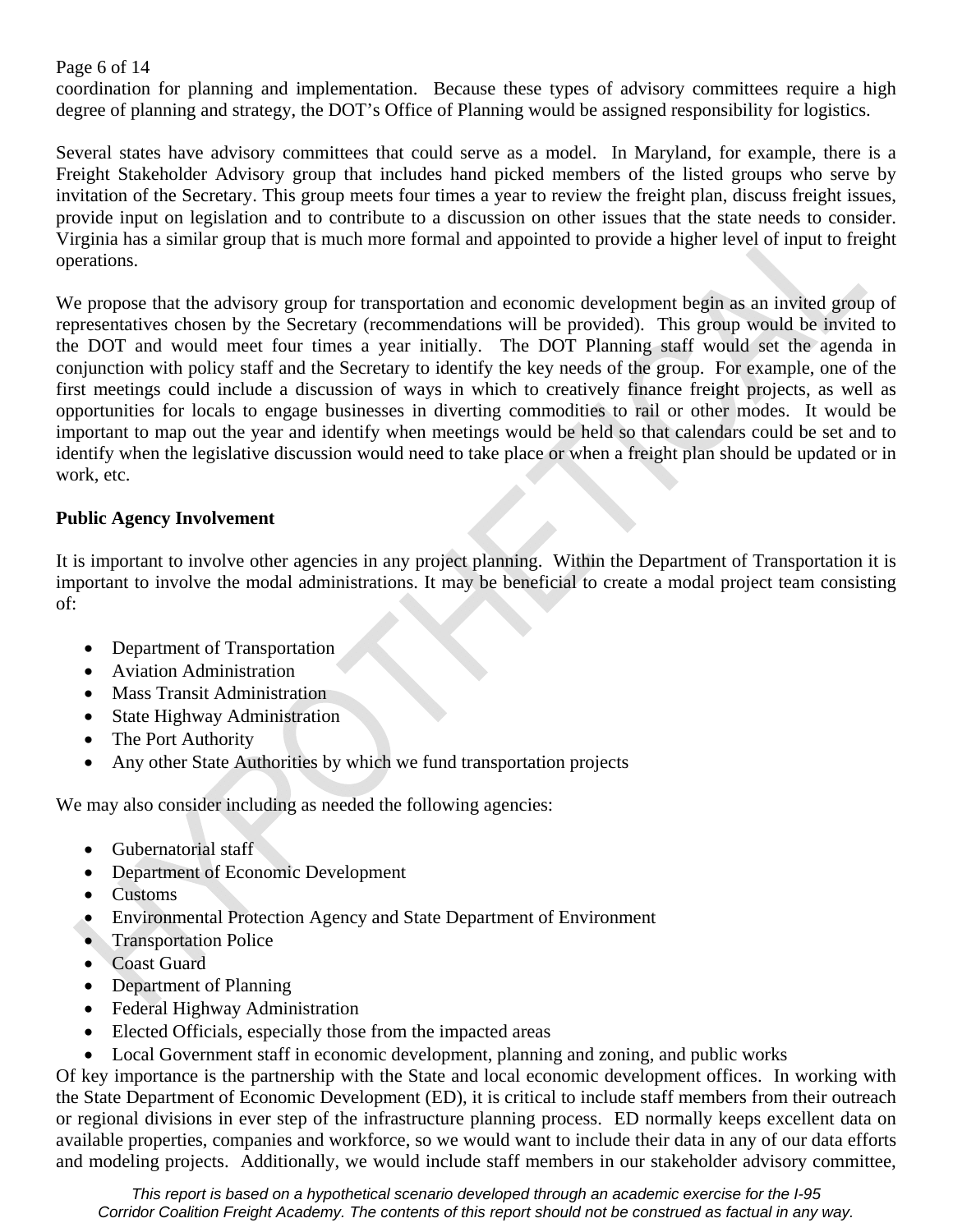#### Page 7 of 14

as well as our modal meetings to encourage coordination. ED has several financing mechanisms that are targeted to companies for improvements, but there may be ways in which we can work with them to structure deals in luring companies to our State through the use of their financing programs and in offering improvements such as docks, airport ramp facilities, rail sidings, etc., through the use of creative financing detailed below. It would be beneficial for the DOT Secretary and ED Secretary to meet and discuss point personnel and or divisions for a mandated, top down support of these coordination efforts placing greater importance in the partnership.

#### **Creating a Strong Data Program to Show Benefits of Transportation Projects**

In order to make the most efficient and appropriate transportation enhancements to support the State's economic growth goals, it is necessary to do a comprehensive review of the current transportation system and needs. This requires a review of data on growth, freight movement, growth trends, commuter needs, congestion and other indicators. The following represent the possible data that would be used to better understand the transportation network.

- Collect data on numbers of containers and tonnage of other shipments in and out of the port for the last 10 years. Gather origin and destination data on these shipments as well along with the transportation mode on which these shipments travel to and from the port. This data would be gathered through the port authority and operators. Present the data in a chart or graph form with narrative.
- Collect traffic count data for the port area and the urbanized area to show routes and times of greatest traffic flow and congestion again for the last 10 years. This will provide information to plan for future port expansion and capital needs of the local highway system. This data would be gathered from the State Department of Transportation (DOT) and the local Metropolitan Planning Organization. Present in chart or graph format with narratives.
- Review information on the rail infrastructure in the area to gather information on the weight and height restrictions on the rail lines serving the port, and where they are located. Develop engineering estimates on the costs to remove these restrictions. Recommend routes where investments should be made and involve the railroad operator in potential public/private partnerships to remove the restrictions.
- Information would come from Railroads and the State DOT. Develop a regional rail map with areas that are restricted numbered and highlighted. Each number would translate to a short narrative description at the bottom of the map. Rank improvements based on return on investment and ability of the private RR to participate.
- Review information on at-grade rail crossings in the area in coordination with traffic data look for opportunities to close at-grade crossings where possible. Where closures are not possible, review crossing locations to look at opportunities to move roadway overhead or underneath rail line to reduce at grade crossings. Gather data from the Federal Railroad Administration (FRA) and Federal Highway Administration (FHWA) on these crossings, their safety scoring and the availability of Federal Section 130 crossing safety funding to assist in paying for closures and moving to split the grades to improve safety and efficiency. Where this is not possible improve signal systems at the at-grade crossings to make the flow of traffic and trains more efficient. Present as a regional rail map with reference numbers. Print FRA inventory page for each crossing with safety scoring. Highlight recommended crossings for improvement.
- Review US Geological Survey (USGS) maps and aerial photographs to look for locations to develop an off port intermodal hub to reduce congestion around the port and urban area. Locations should have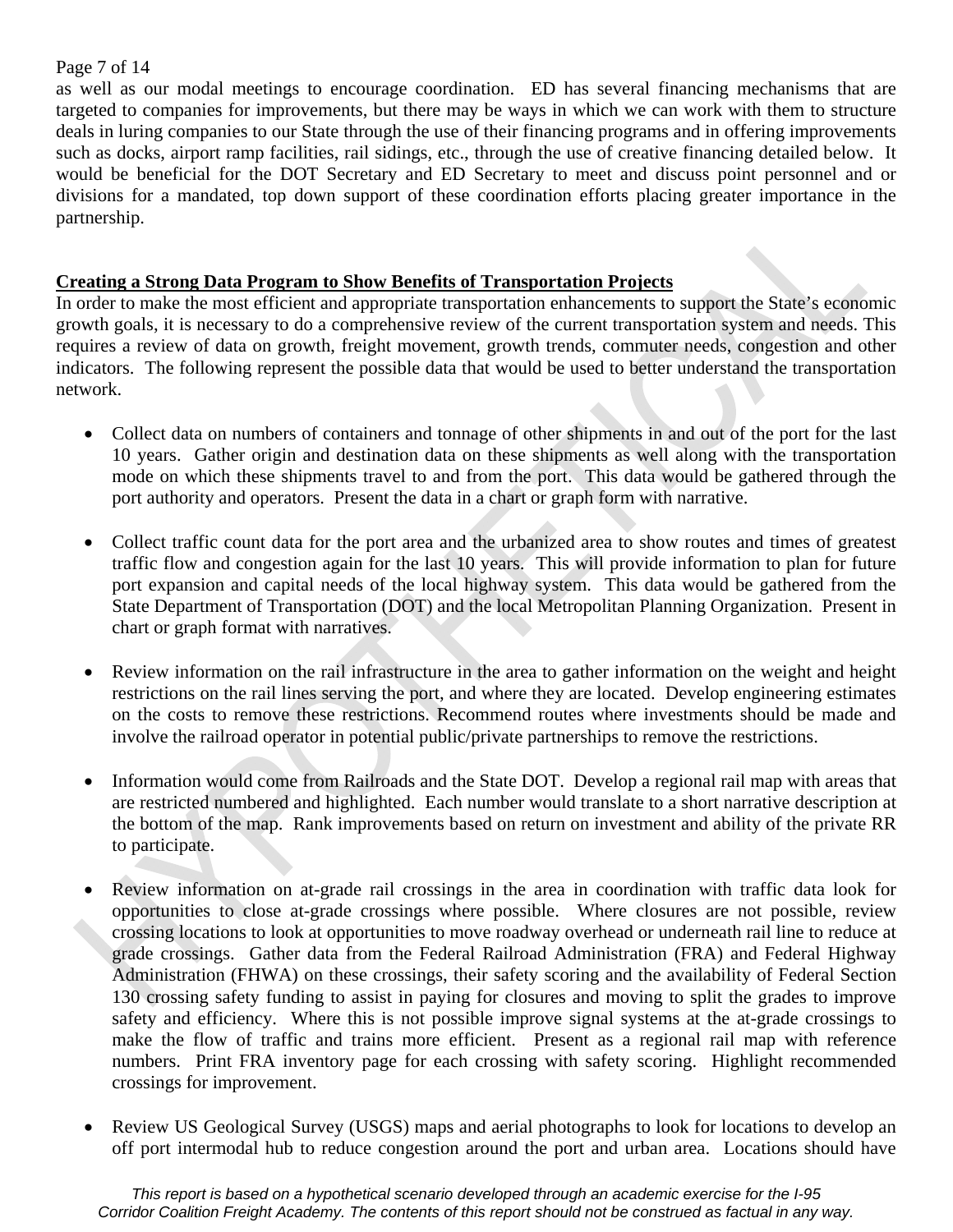#### Page 8 of 14

nearby access to rail lines and the interstate highway system. This mapping would be available from the State DOT and regional Metropolitan Planning Organizations (MPO's). Present maps with potential development locations highlighted. Each area should have a narrative laying out the pros and cons of each location and recommended sites.

- Collect additional background data on intermodal development locations including available land and detail on rail and highway access. Development sites should have the ability to have a dedicated interstate access and rail access by both class 1 railroads with dedicated sidings and loading sites. The land tract should be able to be accessed from the port and urbanized areas by at least one of the existing rail right of ways (ROW's) to allow worker access by passenger rail and a freight rail shuttle. An alternative would be dedicated haul road for off road trucks hauling containers for efficiency and the ability to use overweight trucks. Development site should have additional land for warehousing and distribution facilities on site with access either by rail or internal road system. Parcels should be ranked based on the number of important criteria the site meets with cost as a secondary factor. Cost estimates would be developed with the project in multiple phases. Ability to develop each site with multiple public/private partnership models should be assessed. Public support might include, land purchase, development of interstate ramp and circulation roads, and development of multi-use corridor to include freight rail, passenger rail and potential dedicated heavy haul road, with lease provisions to a private developer. Lease payments received can be used to maintain infrastructure and support commuter rail to the site.
- Gather data from regional planning organizations, municipalities, developers/business park operators and others to include as part of development/business plan.

#### **Creating Financing and Policy Initiatives**

#### **Traditional Financing**

Currently the utilization of user fees to finance surface transportation improvements has proven to be a reliable and equitable method to support the nation's highway and transit infrastructure network. User fees, by their nature, ensure the individuals or groups who derive the benefit from a service or products are responsible for its cost.

The finance system has contributed to the success of the highway program in delivering a positive return to the national investment in highways because fees modestly discourage motorists from making trips of little value, spending is limited by the revenues generated form users, and motorists can see the cost of providing roads in the fuel taxes and registration fees they pay. However, highway programs have important failings related to finance. The system does not provide a strong check that individual projects are economically justified. Congestion and pavement costs are tolerated and could be avoided if motorists were charged prices that more closely match the cost of their use of roads.

At this time, a series of highway user fees generate revenues that are deposited in the Highway Trust Fund to support the federal highway and public transportation programs. The most prominent of these is the federal excise tax on motor fuels, which yields almost 90 percent of Highway Fund revenues. There are also taxes on commercial trucks, tires, and heavy use vehicles. The structure should continue to provide the financial foundation for the core federal highway and transit programs. These user fees, however, must be increased to better enable these programs to meet their defined mission.

All options presented are expected to be combined as appropriate, utilizing a variety of funding mechanisms. While not recommended, another alternative is to do nothing new to raise funds, and rely on current funding sources and the constraints those present. This would mean a much longer time frame within which priority projects could be constructed.

*This report is based on a hypothetical scenario developed through an academic exercise for the I-95 Corridor Coalition Freight Academy. The contents of this report should not be construed as factual in any way.*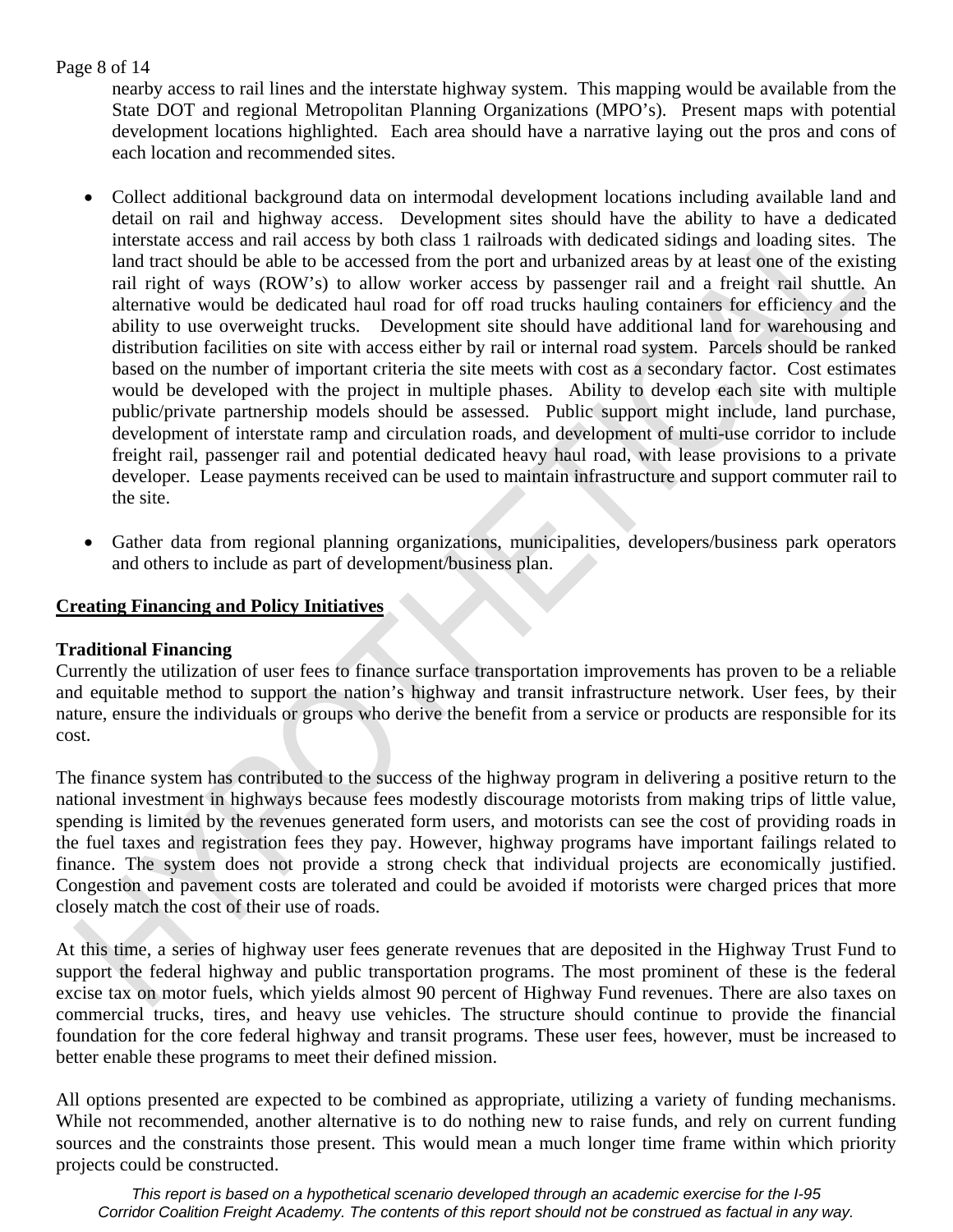Vehicle related revenue sources are fee-based and may be viable methods of funding transportation facilities. The fees should be assessed for stability, adequacy predictability, responsiveness to inflation and road usage, flexibility, appropriateness of dedications for transportation, point of taxation and number of taxpayers, compliance and administrative costs, potential for tax evasion, equity by income class, relationship to economic efficiency, ease of implementation and political acceptability. The following is a list of vehicle-related revenue sources:

- Tolling of transportation facilities
- Value pricing
- Vehicle miles traveled fees
- Weight distance fees
- Vehicle property fees
- Alternative fuel taxes

#### *Given that the current economy places considerable demand on the funding potential for new projects, it is necessary to develop creative funding mechanisms.*

#### **Policy Alternatives for Creative Funding Mechanisms**

There are multiple alternatives for addressing freight infrastructure at the federal level, but due to the economy and competing needs for transportation funding, states must develop creative policies for addressing their own freight infrastructure issues. We need an independent mechanism for addressing freight infrastructure deficiencies through financing so that it does not have to rely on the federal government and can continue to be competitive in the global economy. For example, if the railroads, privately owned or state owned, could keep up with the pace of its infrastructure needs, then we might not need an alternative except perhaps an incentive in areas where investments would not be made naturally due to low profit potential. To remain competitive, however, we need to implement freight financing alternatives that best fit our needs and foster the infrastructure investment needed for a strong, efficient, and maintained rail system.

#### **Options for Alternatives**

In researching policy alternatives, the following have been successful in other states or appear to have the most potential for implementation. These alternatives do not represent the universe of options, but they do represent the top alternatives that, on the surface, show some opportunity. It is important to note that these alternatives would strengthen the ability to fund freight infrastructure while reducing its reliance on federal programs, which are no longer reliable enough to count on continuously.

#### *Tax Credits*

A tax credit may encourage companies to invest in infrastructure improvements or additions without seeking public funding. For example, a rail spur paid for by a manufacturing company would entitle them to a tax credit. The State could determine whether the credit would be for property tax or income, and structure the tax to generate the greatest benefit. The manufacturing companies would be rewarded for investing in freight infrastructure that they might otherwise expect the state or a Class I Railroad such as CSX to implement through receiving a tax credit for a set number of years will offset the cost of such investment and increases their capacity to ship more efficiently via rail rather than use solely trucking. This helps reduce the cost of their product and boost revenues.

#### *Tax Increment Financing*

*This report is based on a hypothetical scenario developed through an academic exercise for the I-95 Corridor Coalition Freight Academy. The contents of this report should not be construed as factual in any way.*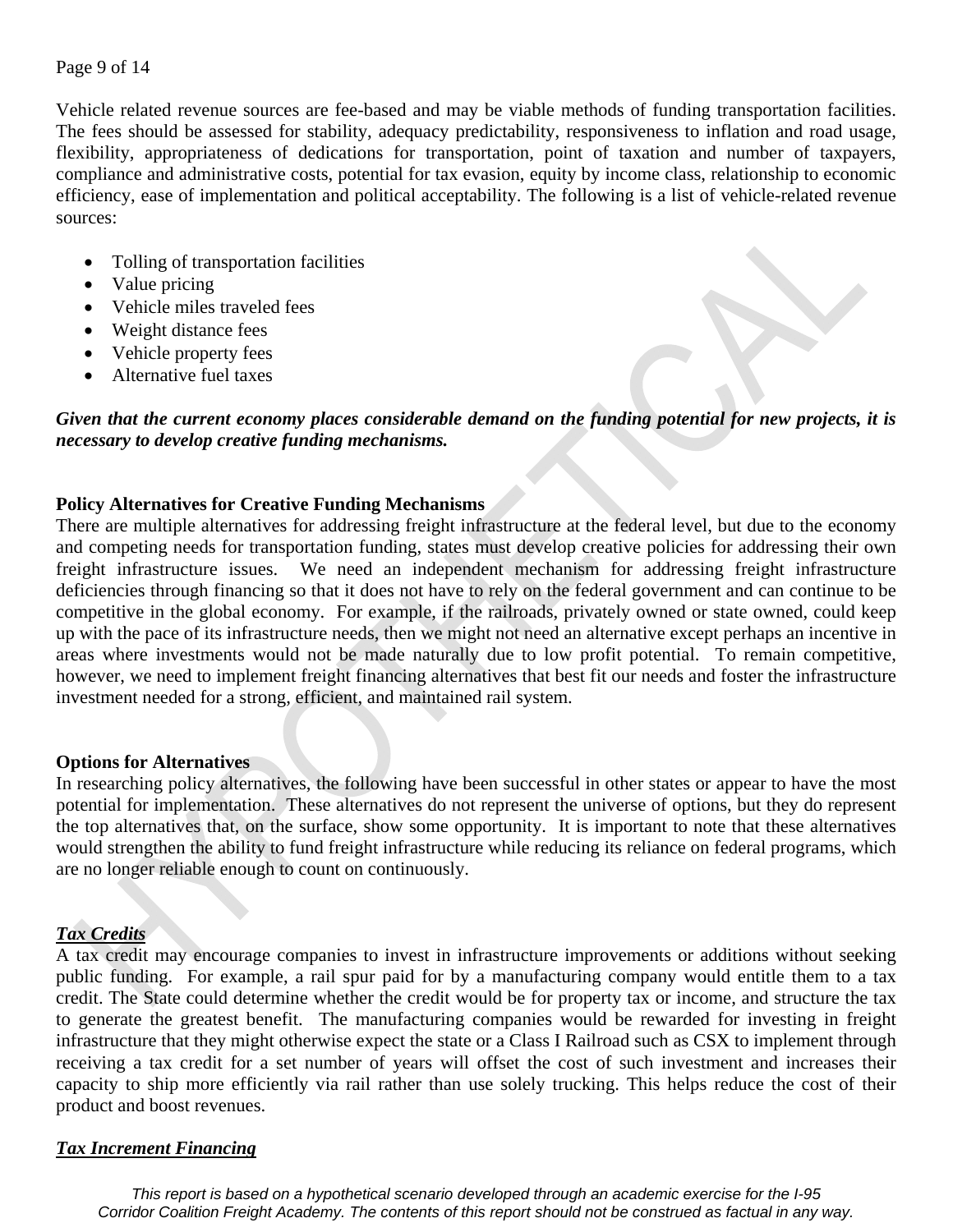#### Page 10 of 14

A Tax Increment Financing District or (TIF) allows the State local government to set a designated area in which development or redevelopment may occur and to utilize an increment of the new tax revenues to pay for infrastructure, either by paying debt service to a bond or by paying the actual infrastructure cost. For example, if a county established an industrial area and wanted to maximize rail usage, it might use a bond to pay for the rail connection or upgrade to serve this area rather than have it completely served by trucking. Because of the upgrades and efficiency of rail access, they would likely be able to lease out or sell the industrial property to a company and they could then dedicate a portion of the increased tax revenue from the area to pay the debt of the bond.

#### *Public Private Partnership*

Public Private Partnerships (PPP) present an opportunity for the private sector to build a public use entity such as a rail line or dock and establish revenue sharing agreements with the government. There are multiple ways in with a PPP can be structured. For example, the State might seek to have a private corporation build a short line railroad to for the State, operate it, but establish a cost sharing mechanism that pays for the improvement. This can also be thought of as "contracting" where a private entity does more efficiently what the government would have done on behalf of the government.

#### *Rail Enhancement Funds or Grant/Loan Programs*

Rail Enhancement Funds (REF) are grant funds or loan funds that can be used to make infrastructure improvements that usually require the grantee or borrower to contribute 30% of the cost as a match. The grant funded option would help to use the combined State funds and matching funds to do projects or purchase equipment. If a loan, it could be structured as a revolving loan fund where the interest could be used to pay for future projects.

In order to promote economic development in our State, we must make strategic decisions that maximize the expenditures necessary to create investment. Innovative solutions are necessary to promote an environment where companies will want to locate and grow. We feel these set of proposals will give a competitive advantage to our state and allow businesses that rely on a strong supply chain to prosper:

#### *Port Zone Tax Credits*

Businesses that locate in a designated port development zone would be reimbursed the cost of tax for new equipment, expansions to their facility and retrofits to existing equipment and facility to make them more modern and energy efficient.

In addition, new employees hired by companies in the zone would receive a deduction on that company's payroll tax for that employee encouraging greater employment and reducing costs.

While the state would not gain additional tax revenue from this program, it would generate increased commerce for new equipment and greater employment.

#### *Container Fees Dedicated to Improving the Port Zone*

In order to fund many of our proposed initiatives, we believe that assessing container fees for containers entering and leaving the port is a necessary and viable way to generate revenue to improve infrastructure and promote business around the port.

The proposed green bank will be continually replenished through these fee collections. In addition, these fees can be used to bond and pay for the construction of a shared parking garage in the port district which will eliminate the need for individual parking at each business and provide more space on each parcel for actual supply chain activities. These fees will also be used for infrastructure and utility improvements and maintenance around the port, training programs, and port marketing programs.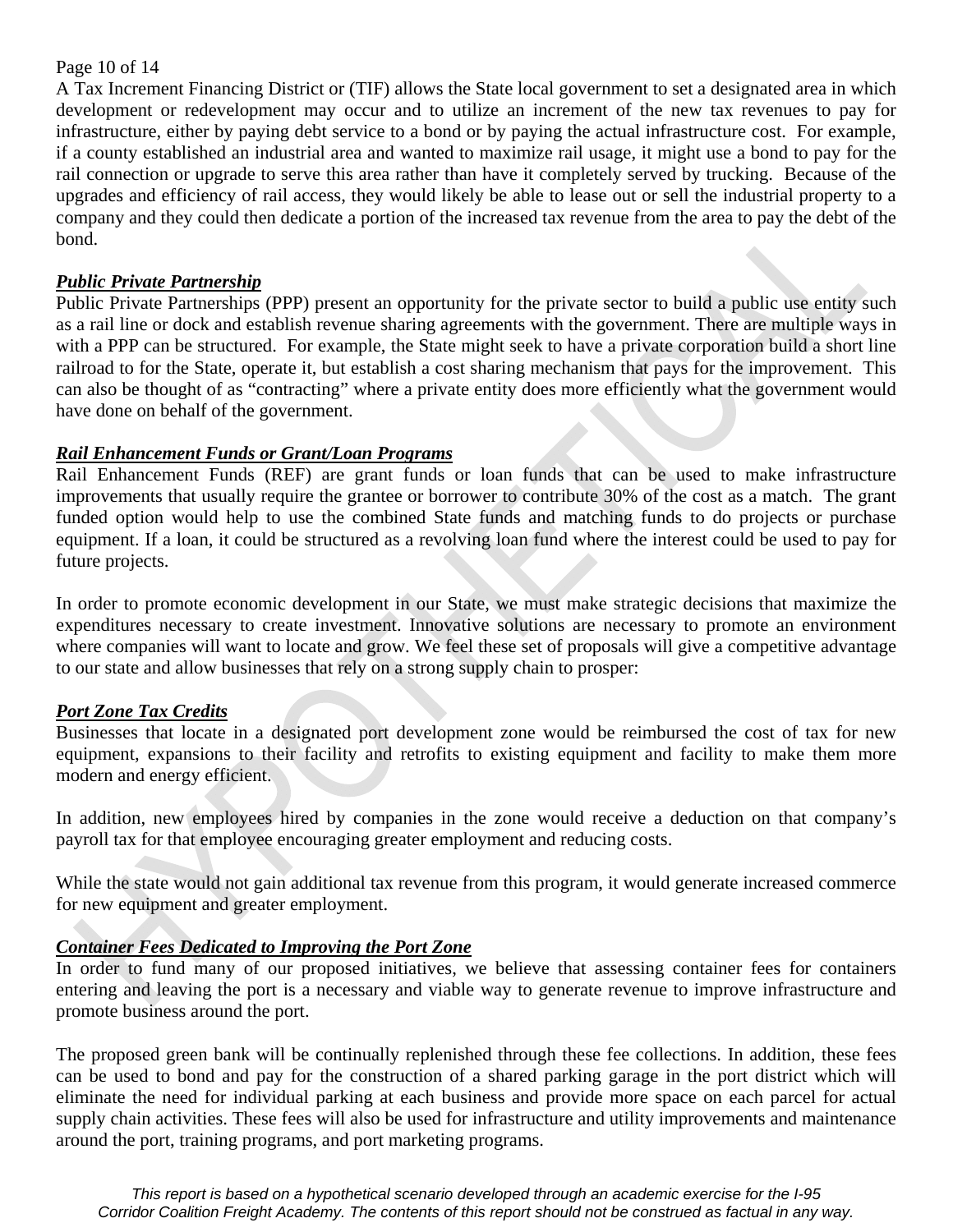#### Page 11 of 14 *Brownfield Fast Permitting and Zoning*

The state will work with businesses within the designated port development zone or businesses interesting in locating there to remediate brownfield parcels in an environmentally friendly, but also business friendly way.

Because the zone is strictly industrial, businesses will be able to remediate in a less stringent manner with few environmental permits required to begin work. These steps will reduce the cost of the process and the timeline needed to make it happen.

In addition to a more streamlined permitting process, the state will work with businesses to lessen the density requirements in the port zone to increase the square footage that can be used for value added services. These include relaxation of height and parking requirements as well storm water management being done on a district wide basis rather than site to site.

#### *Promoting Green Initiatives*

By promoting business practices and investments that are environmentally friendly, the state will reduce the amount on energy consumption and pollution by businesses in the area.

These steps will include tax credits to businesses that purchase diesel retrofit engines for their vehicles or trains, energy efficient equipment, and modifications to their facility.

These credits will not only improve the environment around the port but will also encourage businesses to make improvements that make them more competitive.

In addition, a green bank will be formed from revenues and taxes generated within the port district to purchase solar panels and other energy efficient equipment on a district wide basis where they will be sold to the business at cost. This program will reduce the cost of such equipment to the business through economies of scale.

#### *24-Hour Services*

Removing restrictions on hours of operation for port activity would increase employment and allow businesses to conduct their operations as all hours of the night. In addition, trucks headed to the port would no longer have to furlough overnight while they wait for daytime hours of operation. This would increase the amount of activity that be conducted at the ports as well reduce congestion at peak hours.

#### *E-Tolling*

The ability for a business to streamline its processes and cut down on the time needed for goods to reach their destination from the port is a great incentive for development in our state. Moving tolling and fee functions to the Internet while providing businesses along our highway corridor with free wi-fi are ways to promote such investment.

By replacing traditional toll booths with virtual toll plazas for trucks would improve freight reliability and velocity. The state would work with a software company, Google for example, to design a software package able to be installed onto miniature notebooks for use in trucks. From there, wi-fi points would be installed in the port development zone and along the highway corridors to the port.

Truckers would be able to pay tolls, fees, access and renew port credentials, navigate via Global Positioning System (GPS) and receive traffic and other alerts right from this laptop. Grants and credits to purchase these laptops would be made available to improve the widespread distribution of such a system.

In addition to free access to the internet, businesses would have total visibility of their rolling assets and be able to monitor their progress and communicate with them.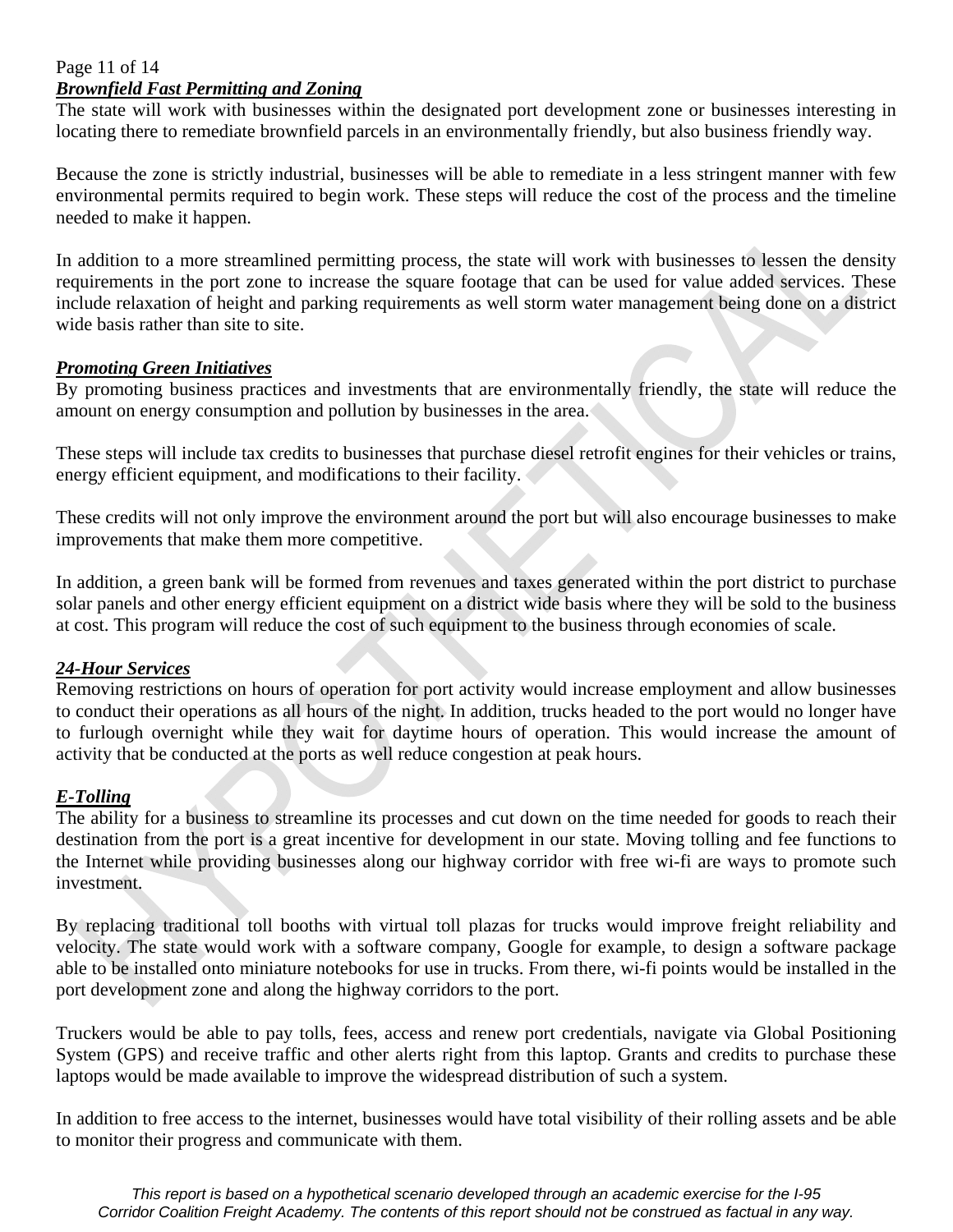#### Page 12 of 14

The project would also have benefit to first responders and highway authority. The GPS transponders would estimate speed between e-toll points and send back information on congestion and accident information. Notices could be sent to trucks with the software alerting them of events or weather conditions. In addition, trucks could report on accidents which would be sent to first responders for a better response time.

#### **Factors Important for Site Selection**

As we better understand the state of the transportation network along with the opportunities for future growth, we need to work cohesively with economic development interests to make decisions about supporting an economic development project. Below are the important factors for site selection.

- Is the project in a designated growth area?
- What is the proximity to multi-modal transportation options?
- Proximity to water channel
- Existing roadways
- Future roadway potential
- Congestion issues
- Rail system
- Potential investment needed in rail system
- Airports
- Access to the major freight corridors
- Availability of workforce
- Affordable housing
- Taxes
- Low exposure to natural disasters
- Work with Federal inspection agencies to evaluate the security needs

Freight long range planning should be a major component of all future transportation decisions around the area. Using the Statewide Freight Plan as a guide, we can best help in the site selection process from the outset by identifying sites that have the most potential before a site selection is made based on access to the freight system.

Investments in transportation infrastructure can lead to better or cheaper freight services, which in turn lead to increased productivity of individual firms. Cost Benefit Analysis (CBA) is the conventional means of assessing microeconomic benefits. The first and most obvious of these benefits is the reduction in inbound and outbound transportation costs. Highway infrastructure improvements such as additions of new roads, expansion or improvement of existing roads, and expansion of effective capacity through implementation of Intelligent Transportation Systems (ITS), reduce costs for two reasons. First, as the network expands the density of its links increases, making point-to-point trips less circuitous and thereby reducing distances. Second, addition of new roads and capacity expansions on existing roads may decrease congestion and thereby travel times. Either way, the amount of transportation input per unit of production–measured in the first case in vehicle miles and in the second case in vehicle hours –goes down, hence an improvement in productivity.

Using these site selection criteria, we can best work with the proposed advisory committee to help with the site selection process and then to make better decisions about transportation projects that have the maximum impact for economic growth.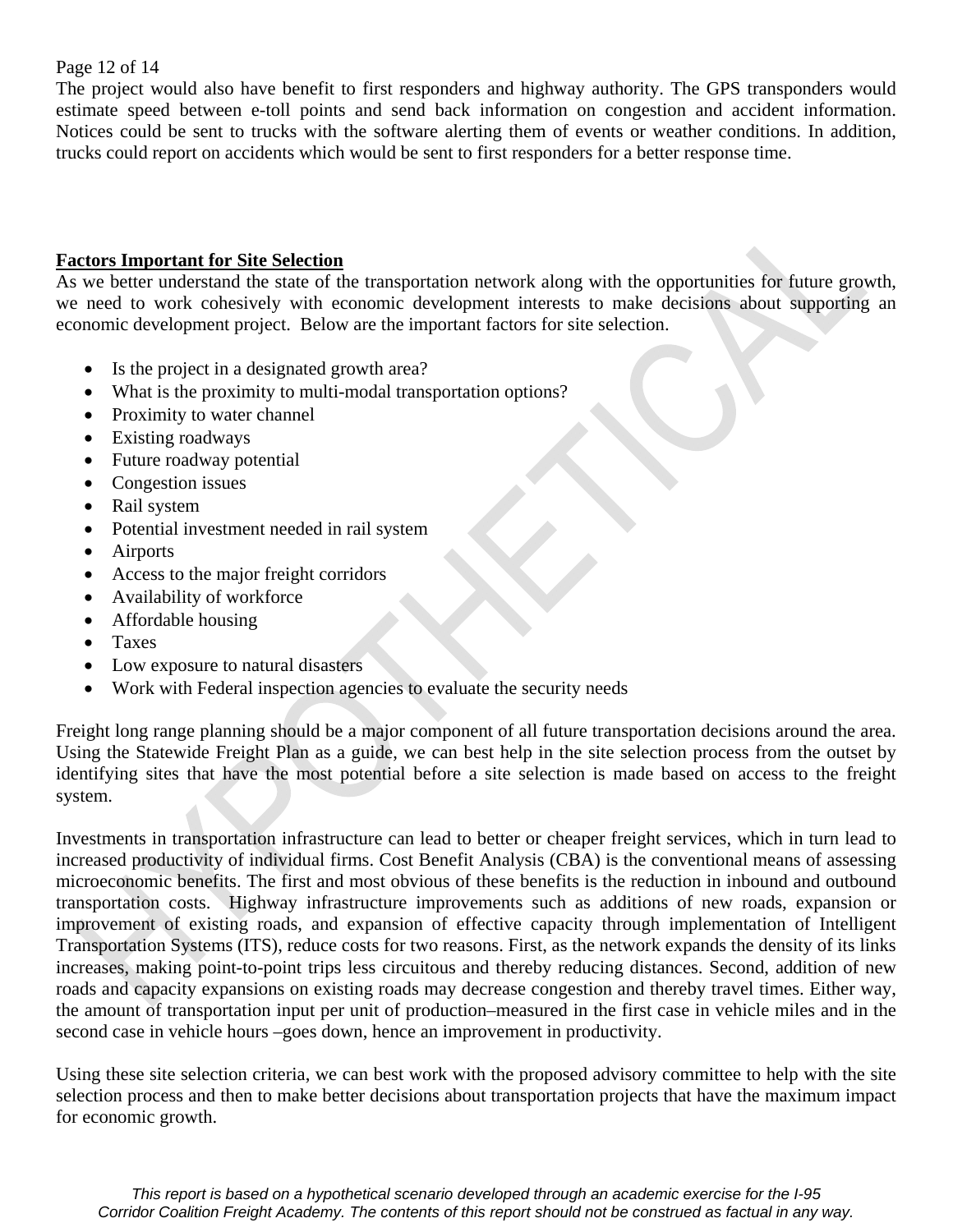#### **Recommended Investments**



Aside from building more infrastructures, emphasis should be on more efficient operation of the existing transportation system. ITS investments would be the key to an efficient transportation system.

Business clusters are attracted by:

- Targeted capacity expansion that alleviates high frequency bottlenecks to improve transit time and,
- **Reliability**

FHWA research indicates that demand for shipping services varies with the expected speed of delivery.

#### **Key elements of Transportation Investments:**

Basic Infrastructure:

- Roads
- **Bypasses**
- Airport capacity
- Port development and improvement
- **Extension of railroads**

Technology Investment:

*This report is based on a hypothetical scenario developed through an academic exercise for the I-95 Corridor Coalition Freight Academy. The contents of this report should not be construed as factual in any way.*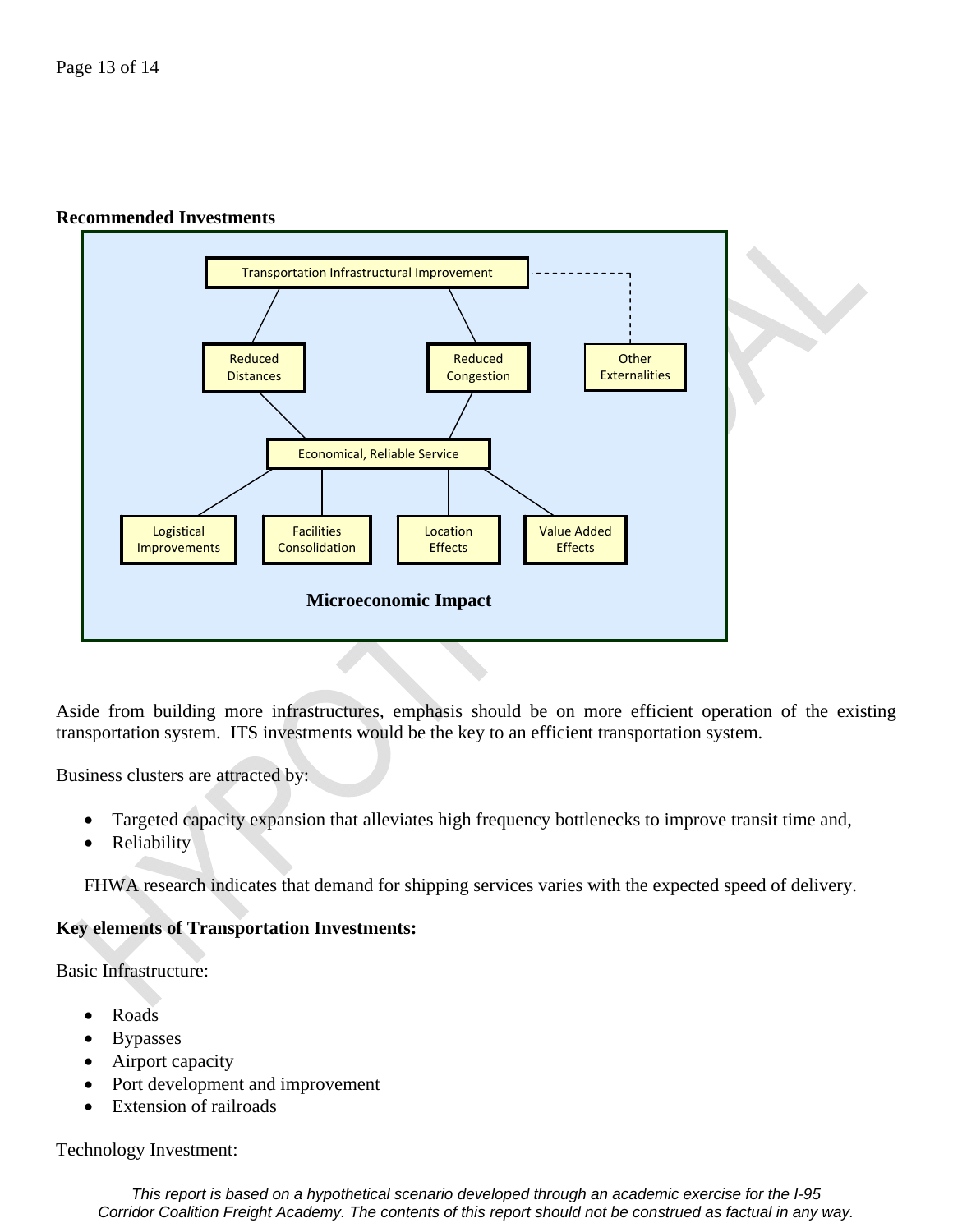Page 14 of 14

- Deployment of ITS technology and adopting best practices for improved operation
- Identify emerging technologies to facilitate intermodal movement of goods
- Integrating Freight in transportation planning
- Work with international stakeholders to develop an integrated communication system to ensure better tracking and smoother operation
- Invest in ITS tracking technologies for security

Workforce Investments:

- Technical training
- Access to business centers via public transportation
- Development of support industries to keep manufacturing and supply costs low

#### **Conclusion**

Freight Projects provide a tremendous opportunity for economic advancement. With outreach, data efforts, and creative financing, the State can plan and start implementing projects that make the State more competitive and increase capacity for economic growth. Additionally, strong freight programs help alleviate congestion and issues pertaining to growth providing additional benefits such as air quality improvement and land preservation. There are a multitude of projects the State can implement quickly and cheaply, but strong support from the Executive Office would help to advance the long term, high cost, yet beneficial projects which provide maximum benefits in the long run.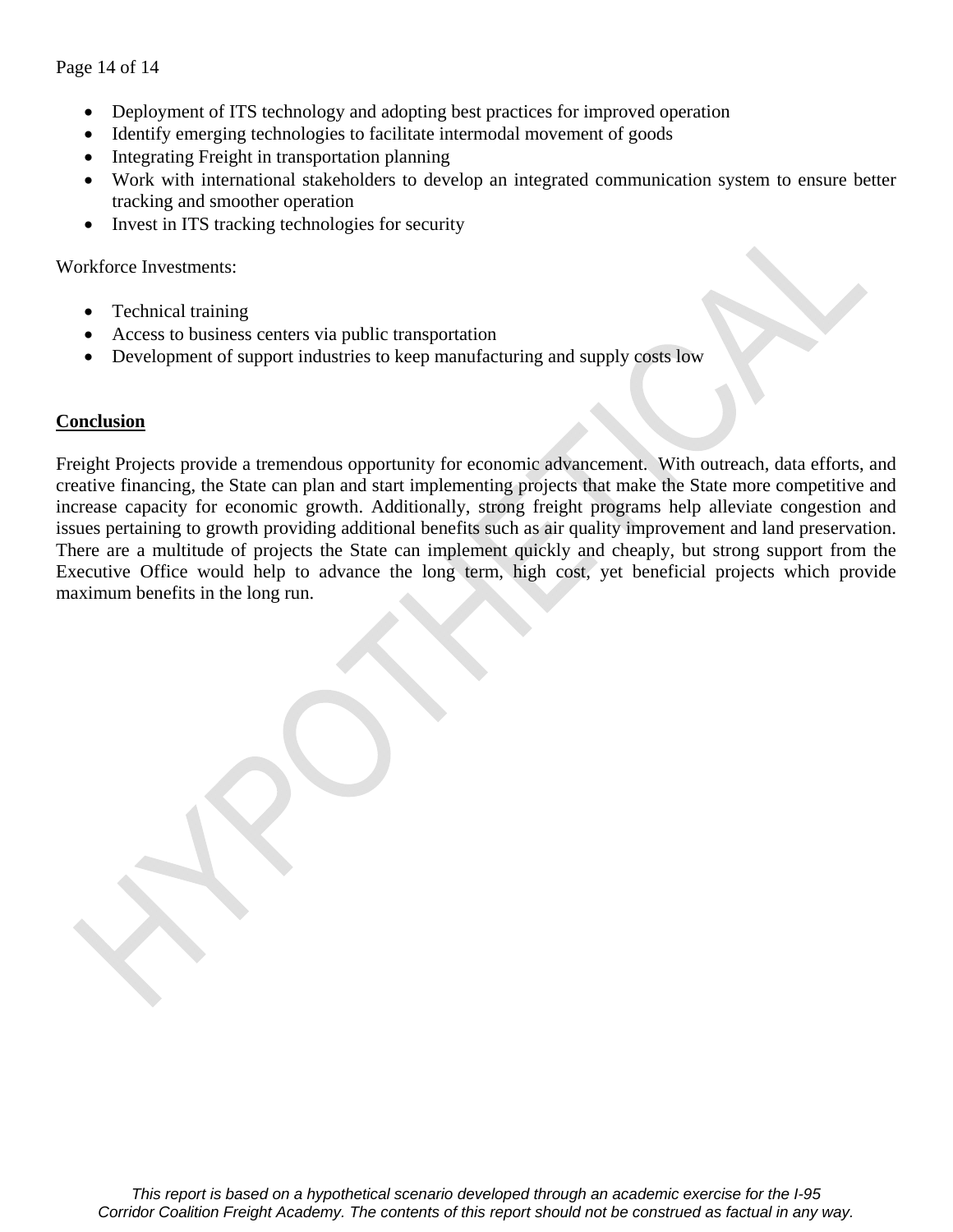*This report is based on a hypothetical scenario developed through an academic exercise for the I-95 Corridor Coalition Freight Academy. The contents of this report should not be construed as factual in any way.*



### *Capstone Group Project Presentation - Economic Development*

November 17, 2009 2:00 PM to 3:00 PM

#### **Some reminders to make sure the web cast runs smoothly…**

- •Please do not put your telephone on hold at any point during the call
- • Please mute your telephone line unless participating in discussion – \*6 to mute, \*7 to return to talk mode
- • Feel free to utilize the chat function for questions, or to indicate that you would like to speak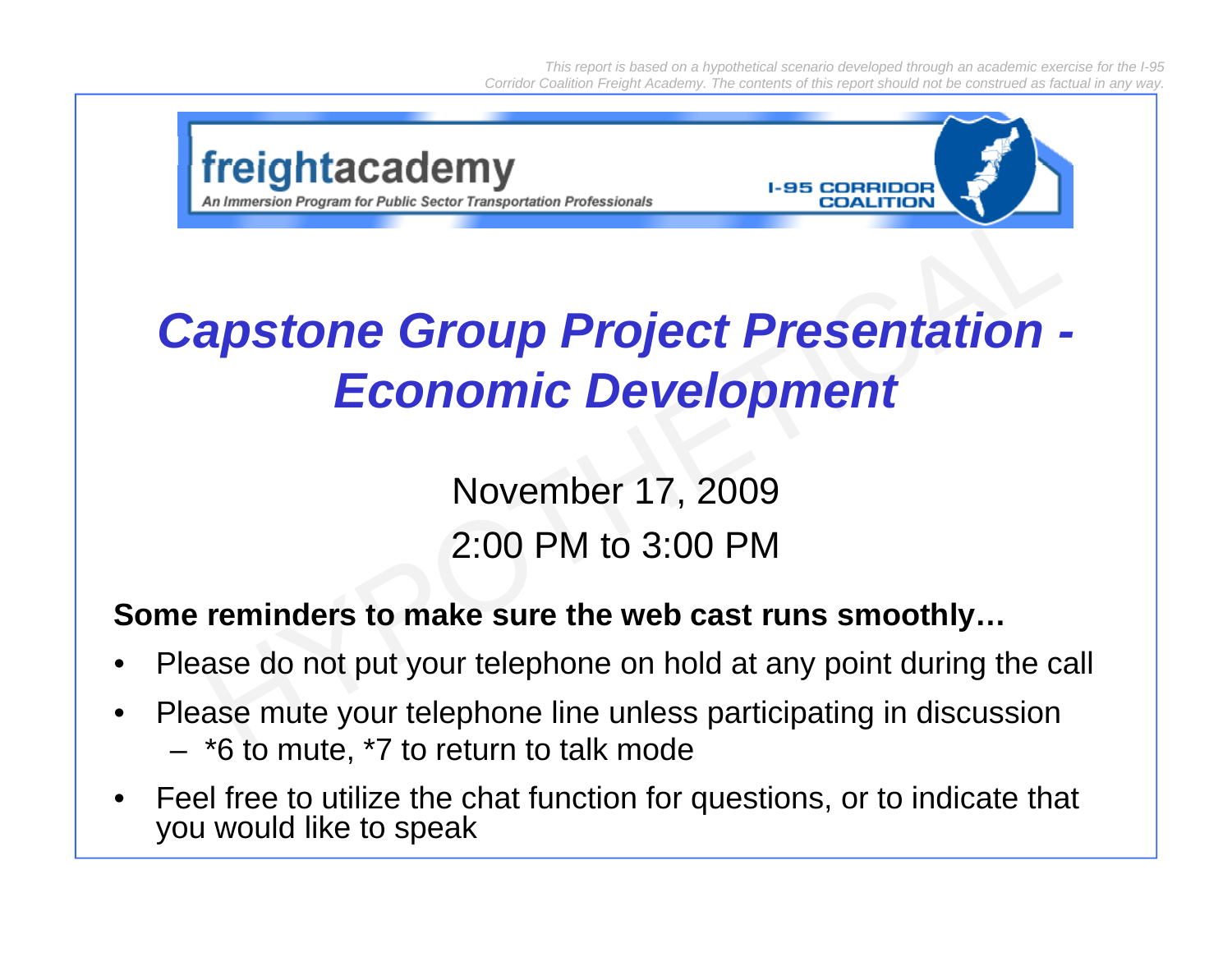



- Welcome
- Introductions
- Meeting Objectives
- Capstone Presentation
- Questions and Answers, and Feedback

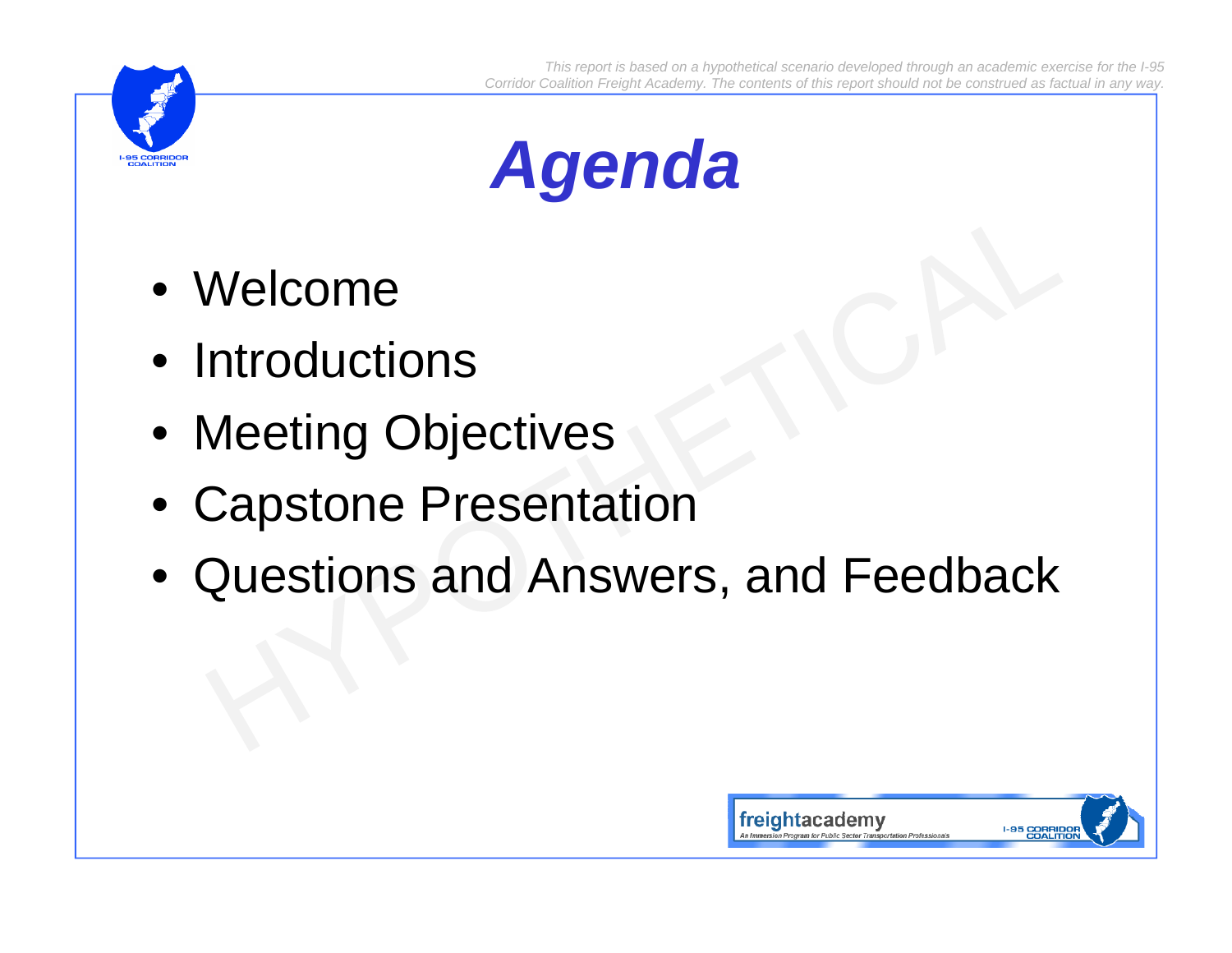*This report is based on a hypothetical scenario developed through an academic exercise for the I-95 Corridor Coalition Freight Academy. The contents of this report should not be construed as factual in any way.*



*Enhancement and Economic Growth*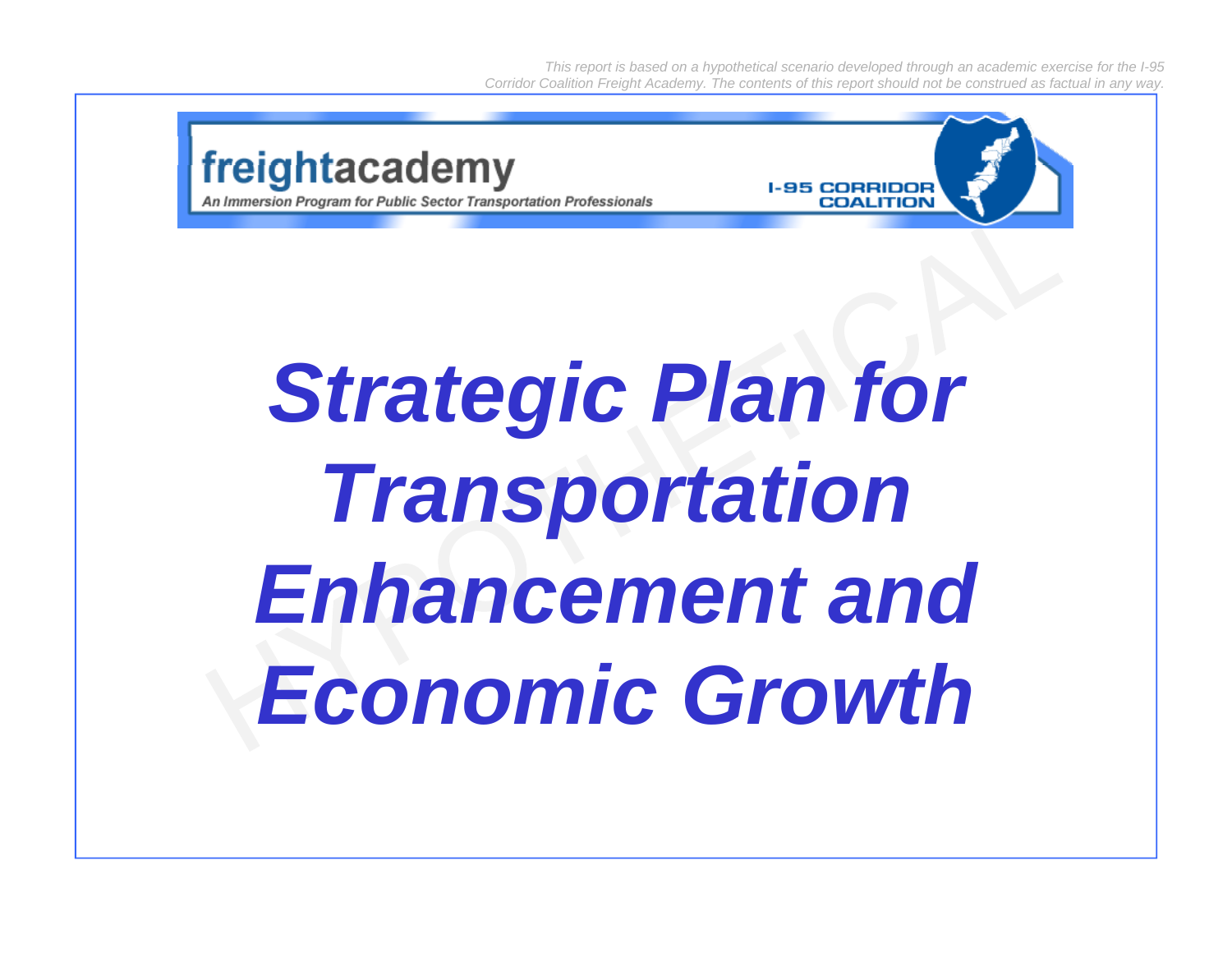

### *Team Members*

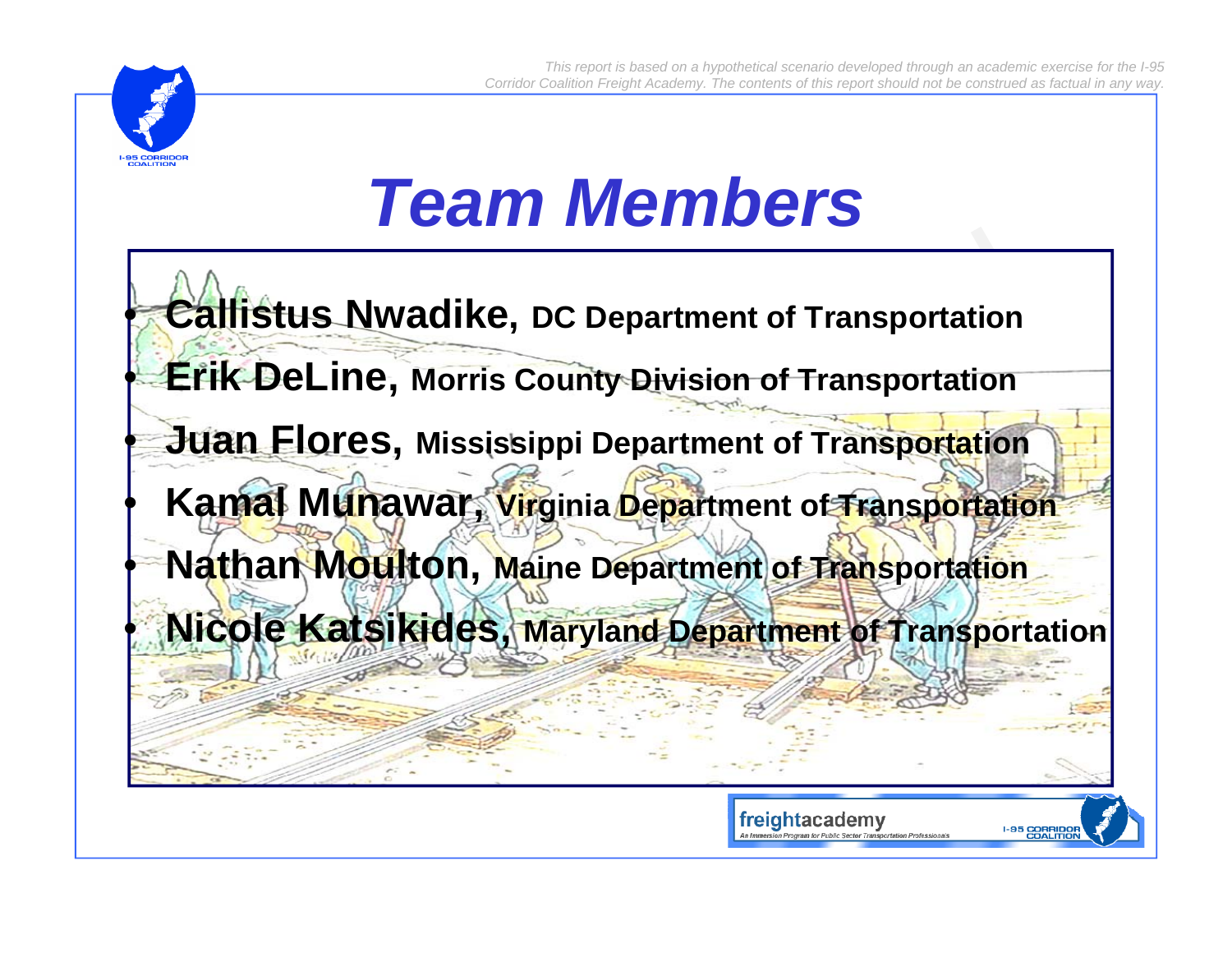freightacademy



# *Scenario Background*

- •International port
- •Airport with domestic and international service
- Distribution center clusters
- Some manufacturing plants (auto)
- •Agricultural production continues
- Growth pressures
- Two Class I railroads and several short lines
- •Barge opportunities
- Highway congestion
- Need double-stack capacity for the Port
- Economic growth is <sup>a</sup> top priority!

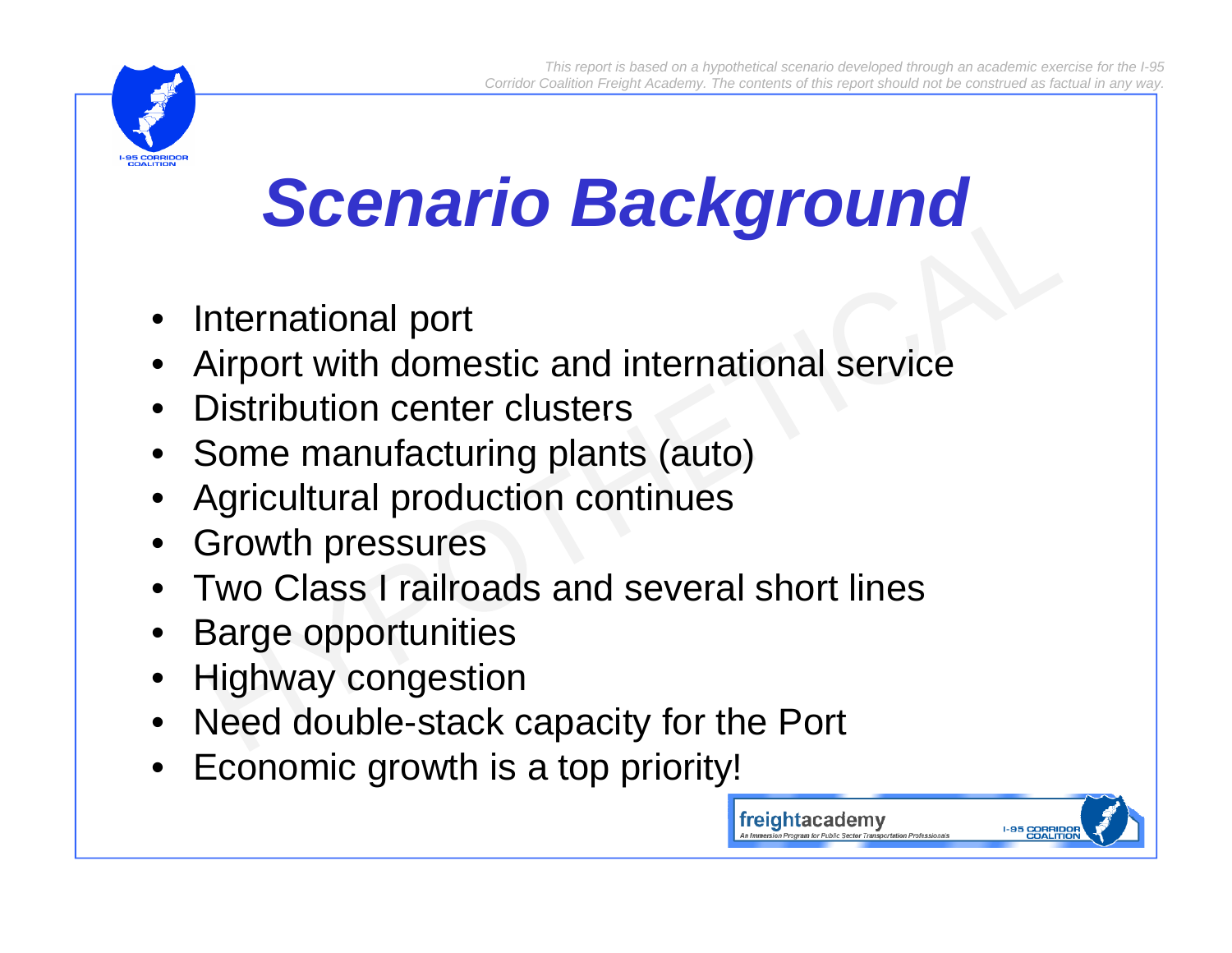### *4 Point Approach to Economic Growth Through Transportation Focus*

- Collaboration with other agencies & Outreach Opportunities
- Data Development
- Creative Financing
- Partnerships for Economic Recruitment and Sustainability

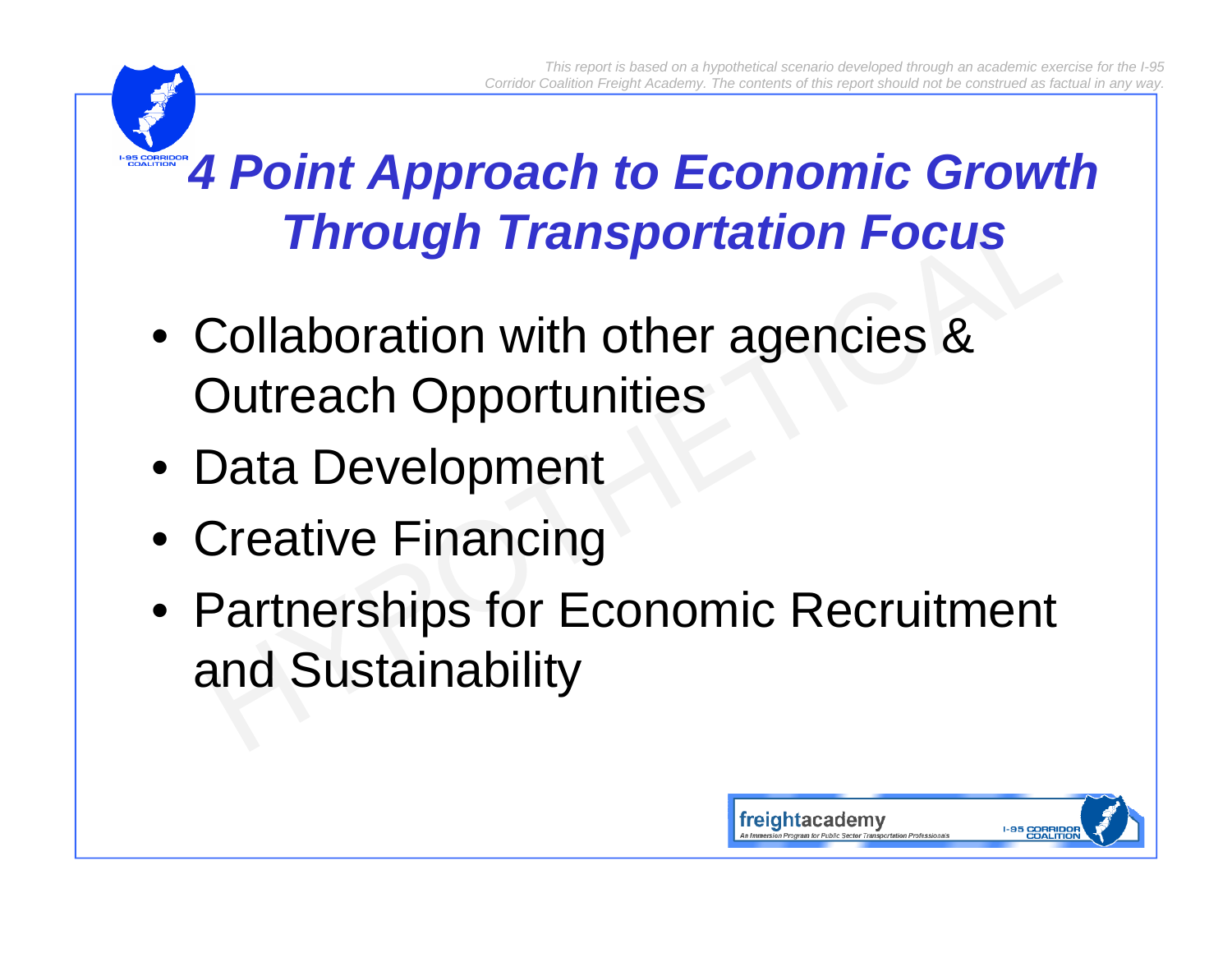

## *Key Outreach Strategies*

• Reach out to all stakeholders commuters, transit users, community groups, Chamber of Commerce / Business Improvement Districts

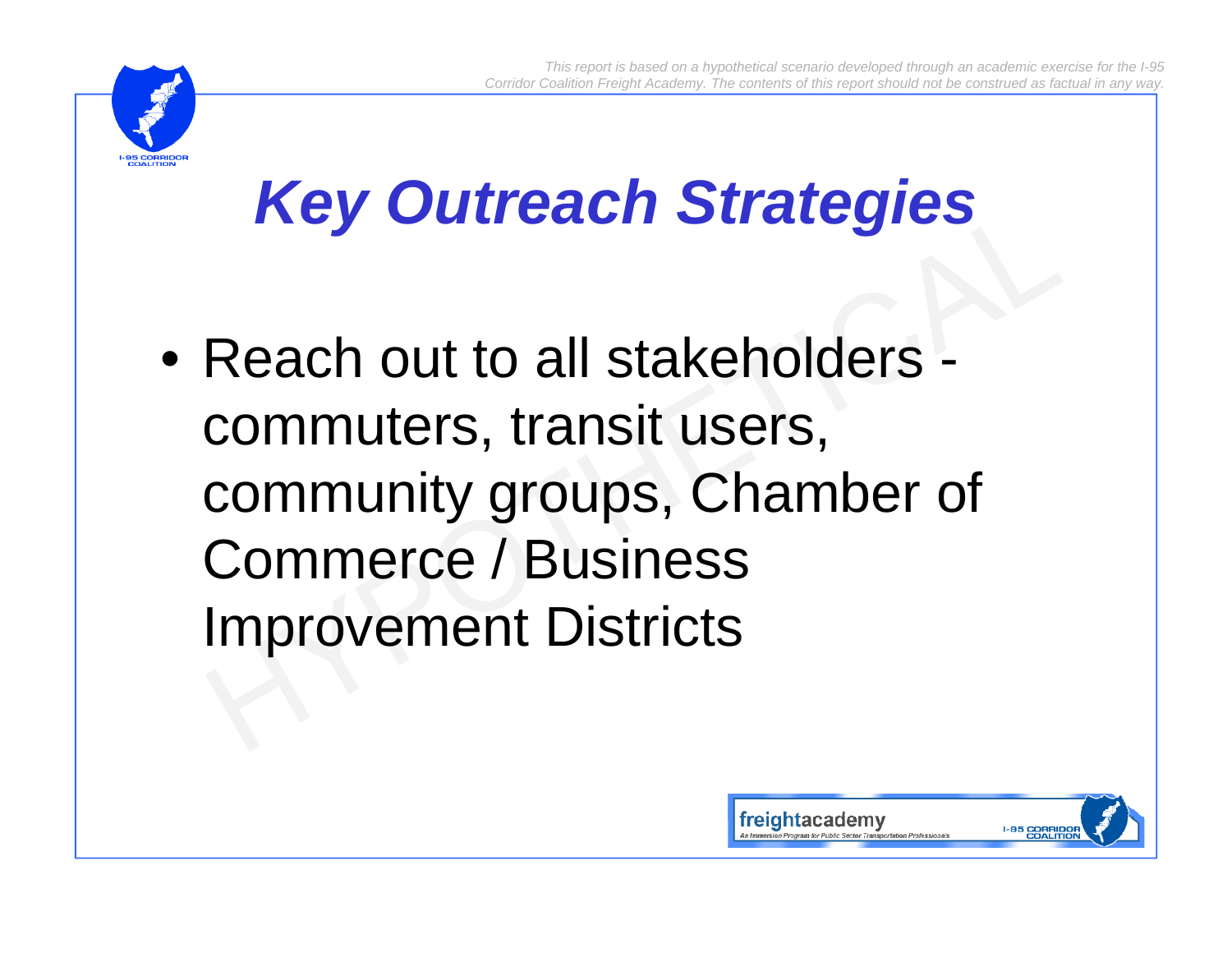

### *Outreach Strategies (Continued)*

- Establish direct contact with affected private entities and share plans with them
- $\bullet\,$  Solicit public's input through advertising, mailings, interactive discussions, etc.
- Set project timeline and include public forums at various stages

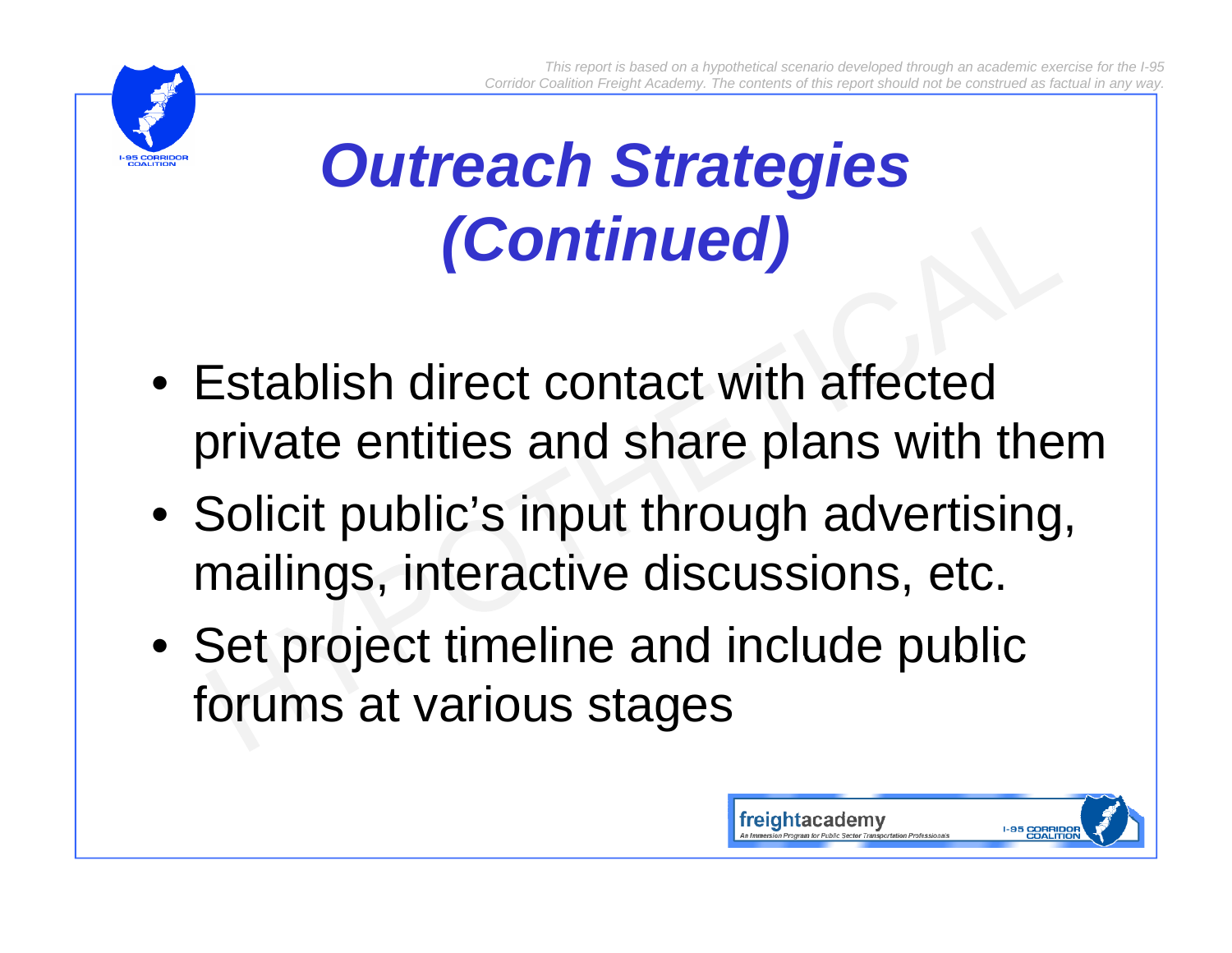

## *Potential Partners*

• A solid way to engage the maximum number of stakeholders from the project's inception to completion is to form a Project Advisory Committee involving representatives from:

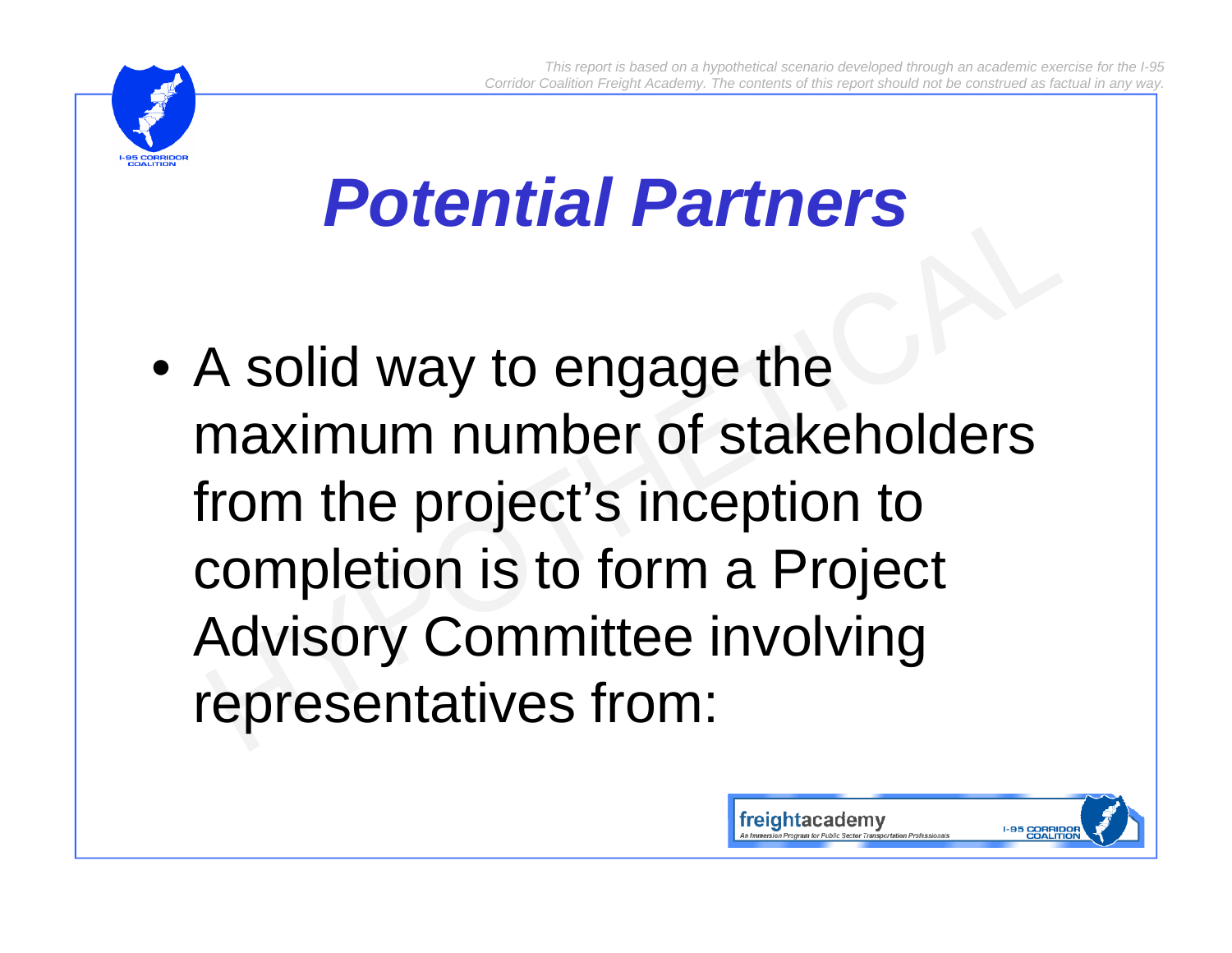

# *Pote t a a t e s ntial Partners (Continued)*

### Project Advisory Committee

- Port / Airport Authority
- •Auto Industry
- $\bullet~$  Trucking Industry
- •Petroleum Industry
- •Shipping Association
- •Distribution Centers/Warehouses
- •Labor Unions

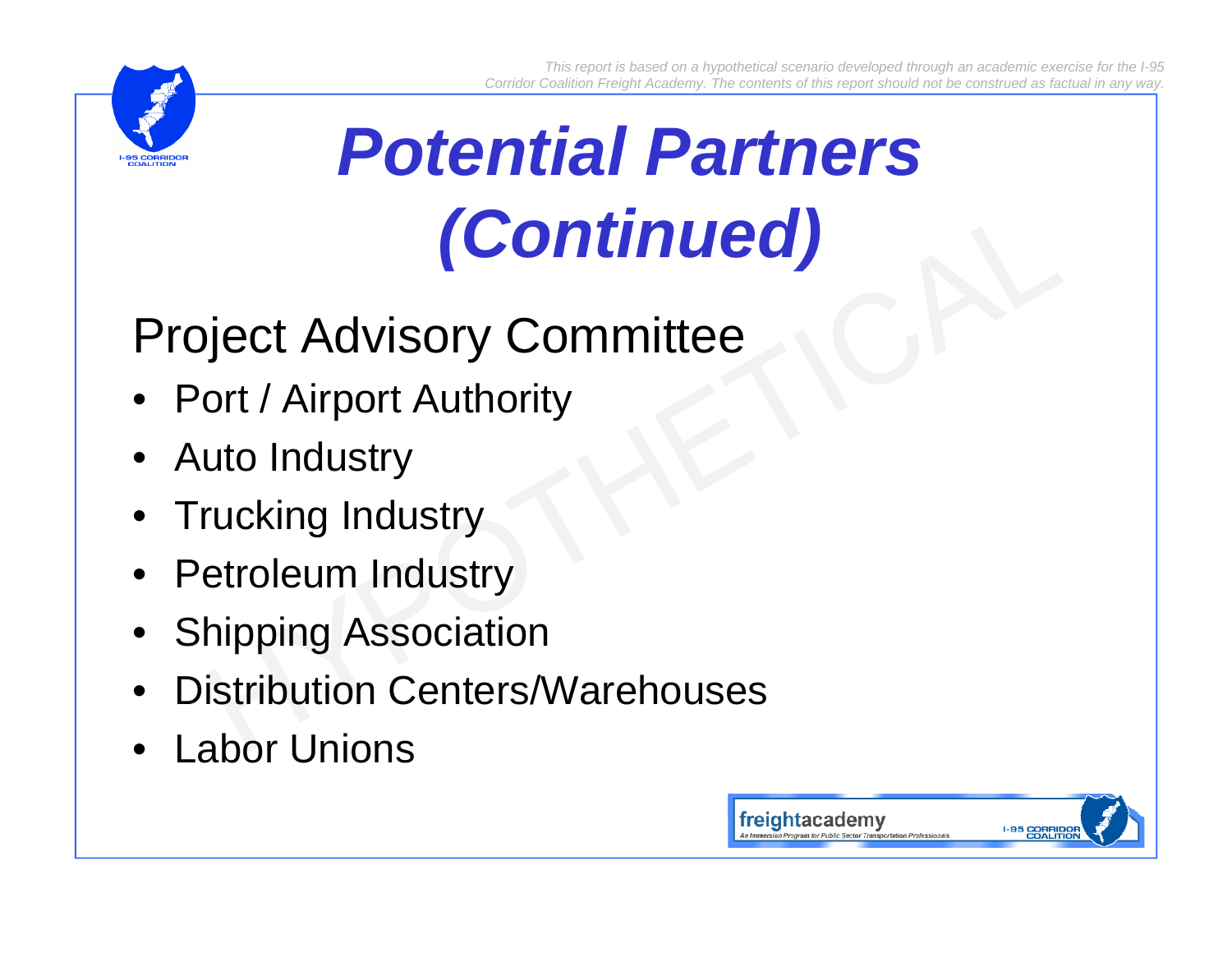## *P t ti l P t (C ti d) Potential Partners (Continued)*

- Elected Officials
- Farmers
- Real Estate Developers
- Barge Owners/Operators
- Public Transportation Authorities
- Railroads
- Homeland Security
- Businesses and Residents

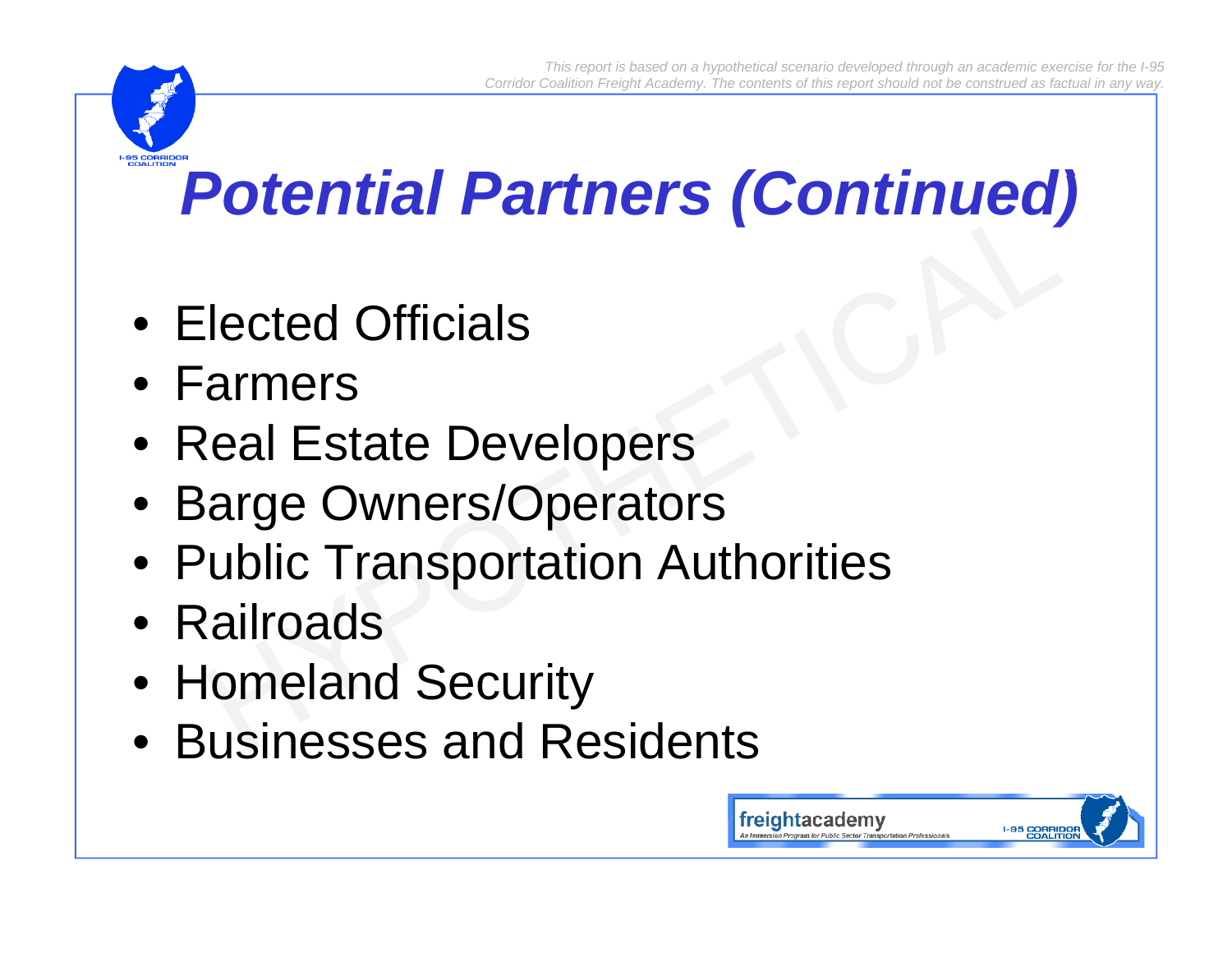

### *Data Program For For Improvement in Freight Flow*

A Data Program should be comprehensive enough to address the following issues

• Port – Number and Tonnage of Containers, Origin and Destination information, transportation means for shipments to and from the port.

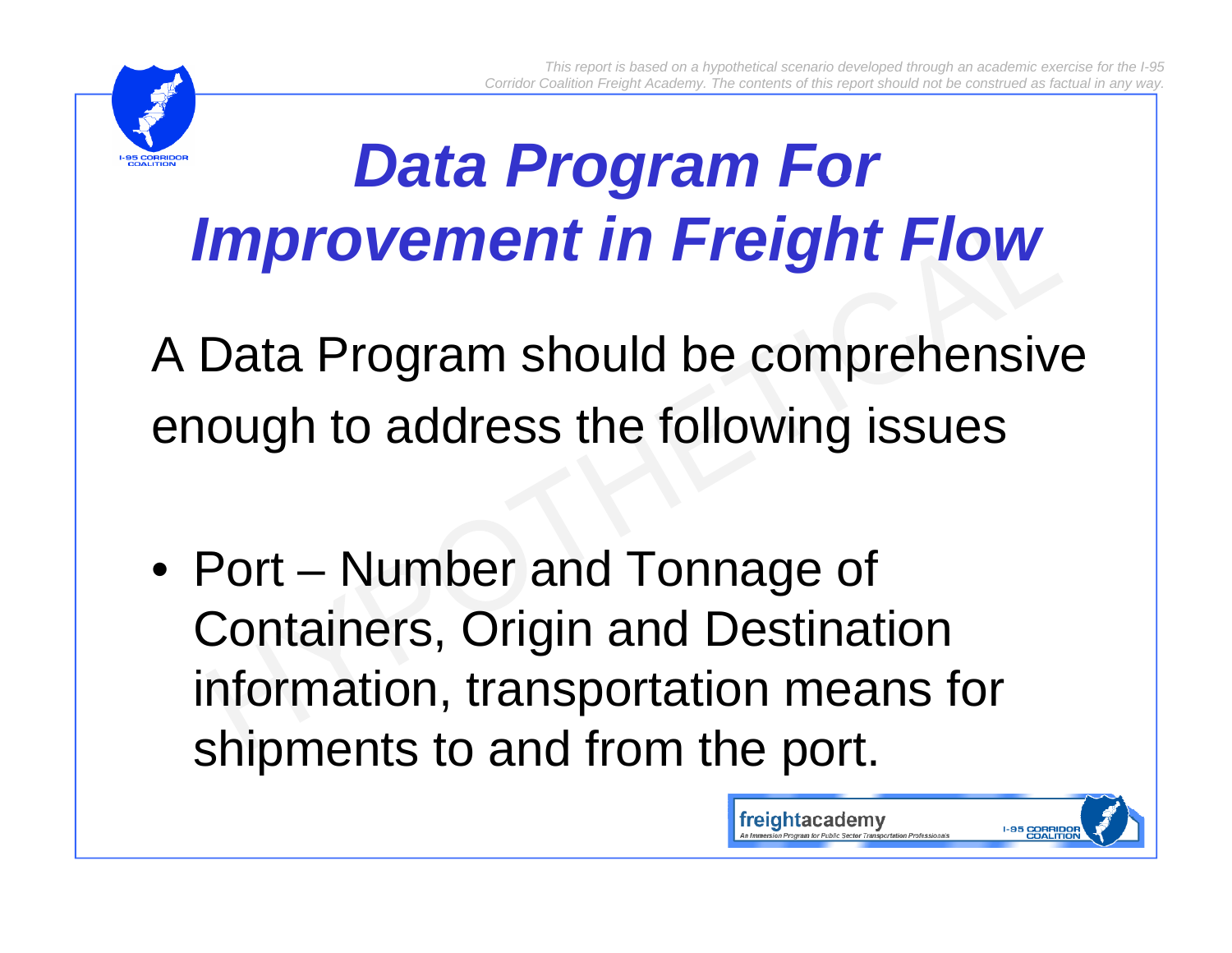freightacademy

**I-95 CORRIDO**<br>COALITIO

### *Data Program For Improvement in Freight Flow (Cont.)*

- Department of Transportation or MPOs Traffic Counts for routes used by port traffic, congestion statistics
- Rail Infrastructure Height & Weight restrictions for rail lines serving the port, data on at-grade rail crossings
- Geological Surveys For example, consider an off-port inter-modal hub
- Land use data –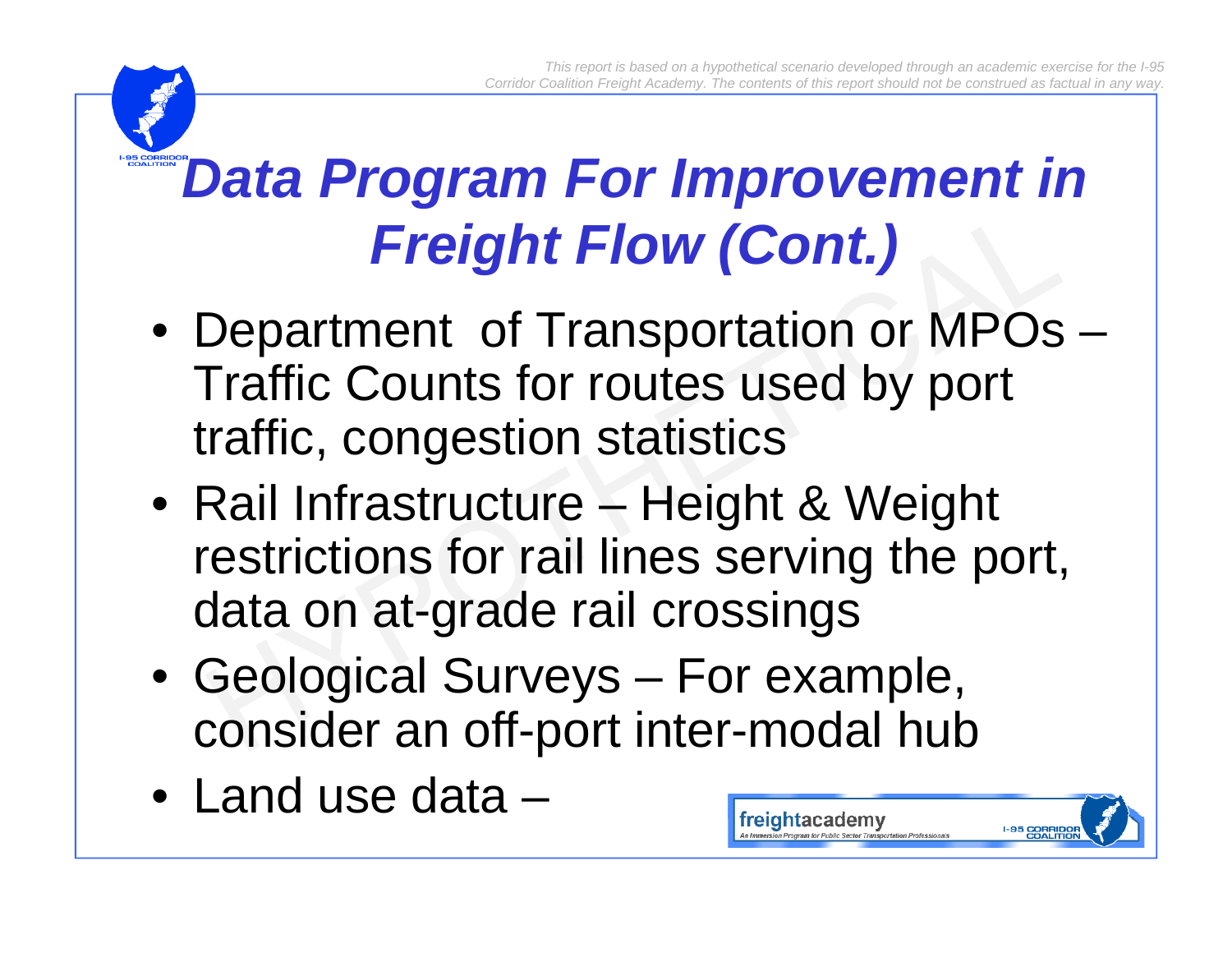

### *Traditional Financing for Infrastructure Improvements*

- User Fees excise tax on VMT based or motor fuels yields about 90% of Highway revenue funds
	- <sup>o</sup> Equitable Method but does ensure that individual projects are economically justified
	- o User fees will shrink in the future due to fuel economy standards
- Vehicle Related revenue Tolls, Weight distance fees, Vehicle property fees, Alternative fuel tax

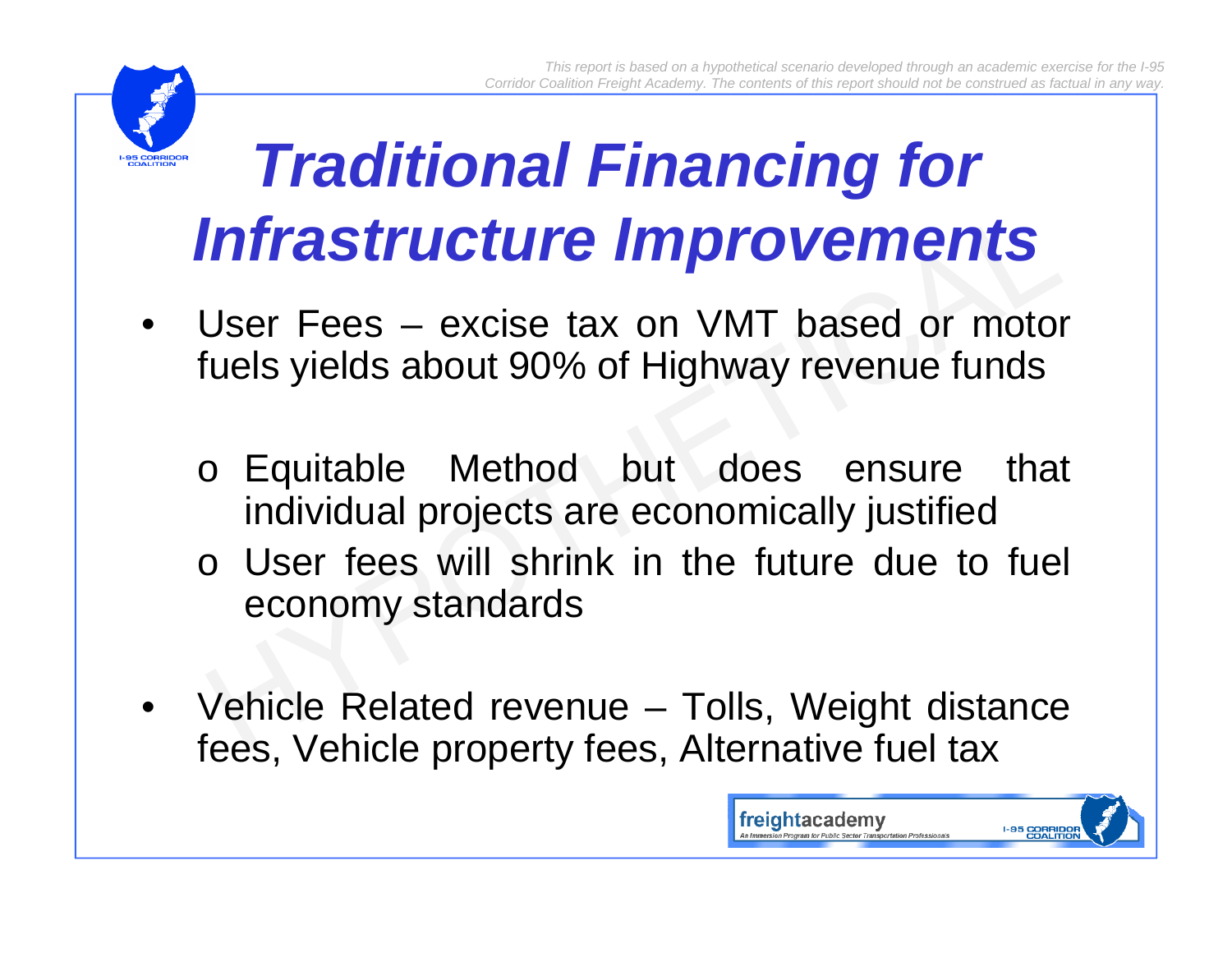

## *Creative Financing*

- Tax Credits
- Tax Increment Financing
- Public Private Partnerships
- Rail Enhancement Funds or Grant/Loan Programs
- Port Zone Tax Credit

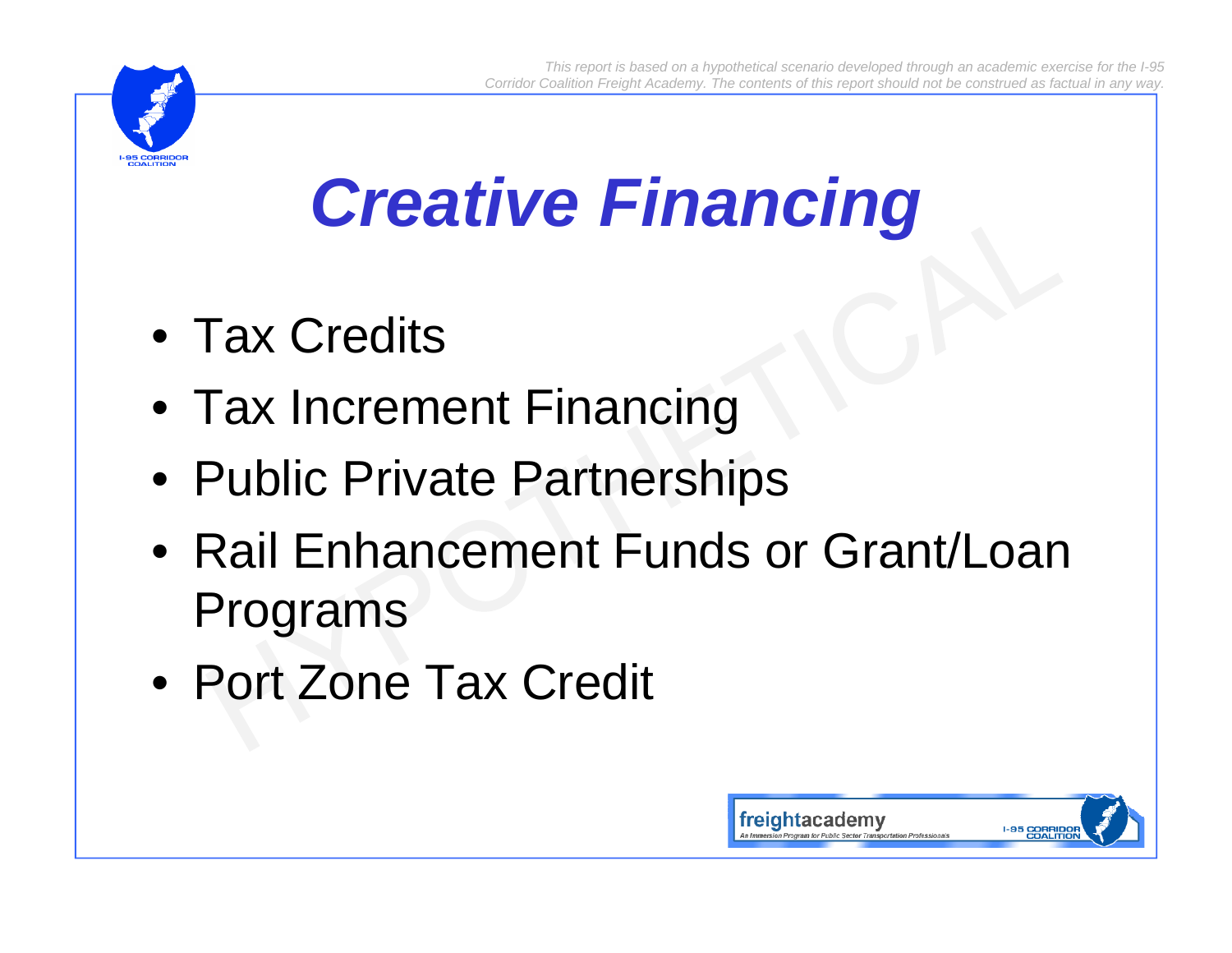

# *Creative Financing (Cont.)*

- Container fees dedicated to Port Zone Improvements
- Fast Permitting & Zoning of Brownfields
- Promoting Green Initiatives
- 24-Hr Services
- E-Tolling

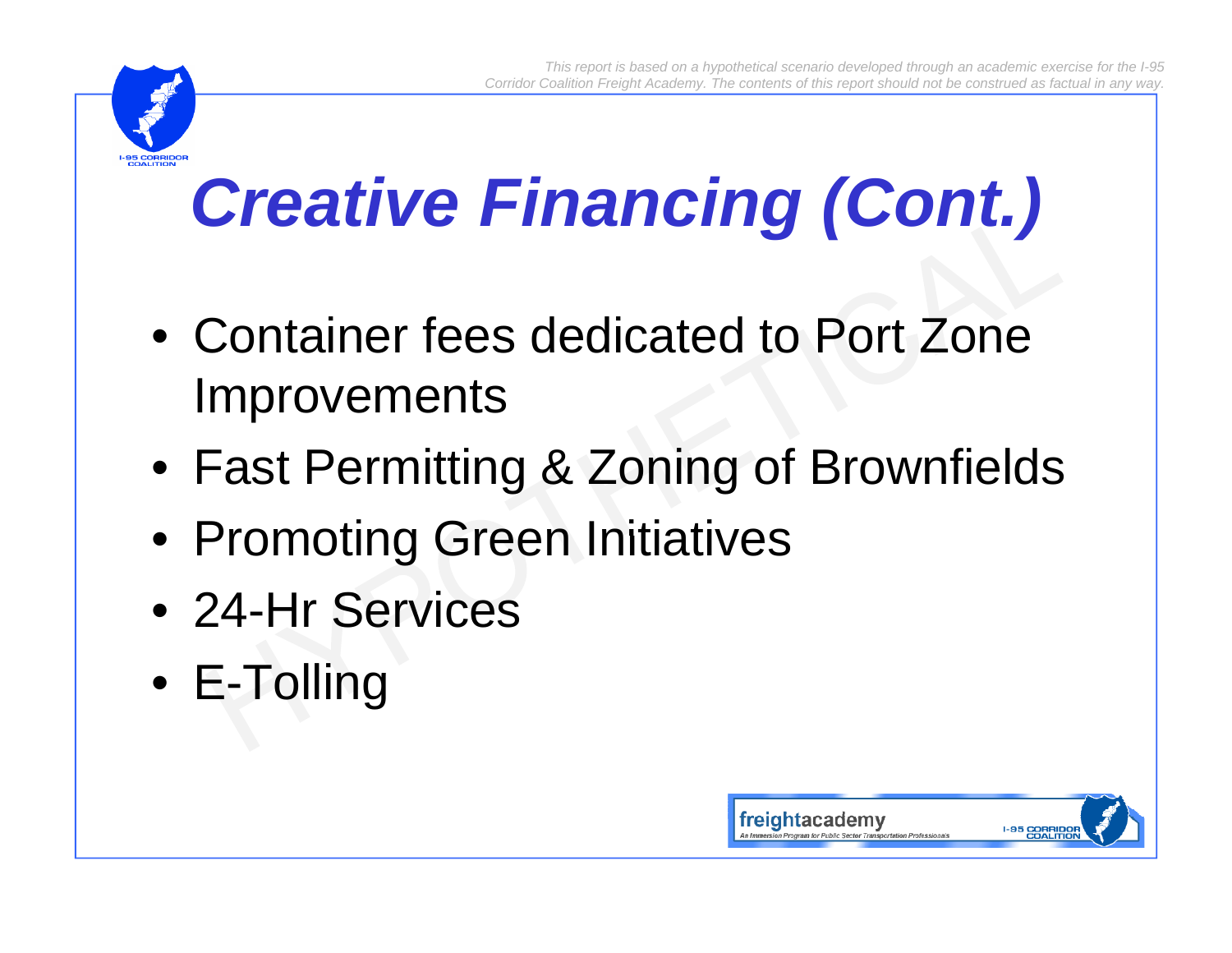freightacademv



### *Factors Important in* Site *Selection*

- Potential for forming Business Clusters
- Existing transportation infrastructure & future Potential
- Proximity to water channels
- Access to major freight corridors
- Security & Congestion issues
- Tax concessions/exemptions
- Availability of workforce
- Housing/Health Services
- Environmentally Friendly/Renewable Energy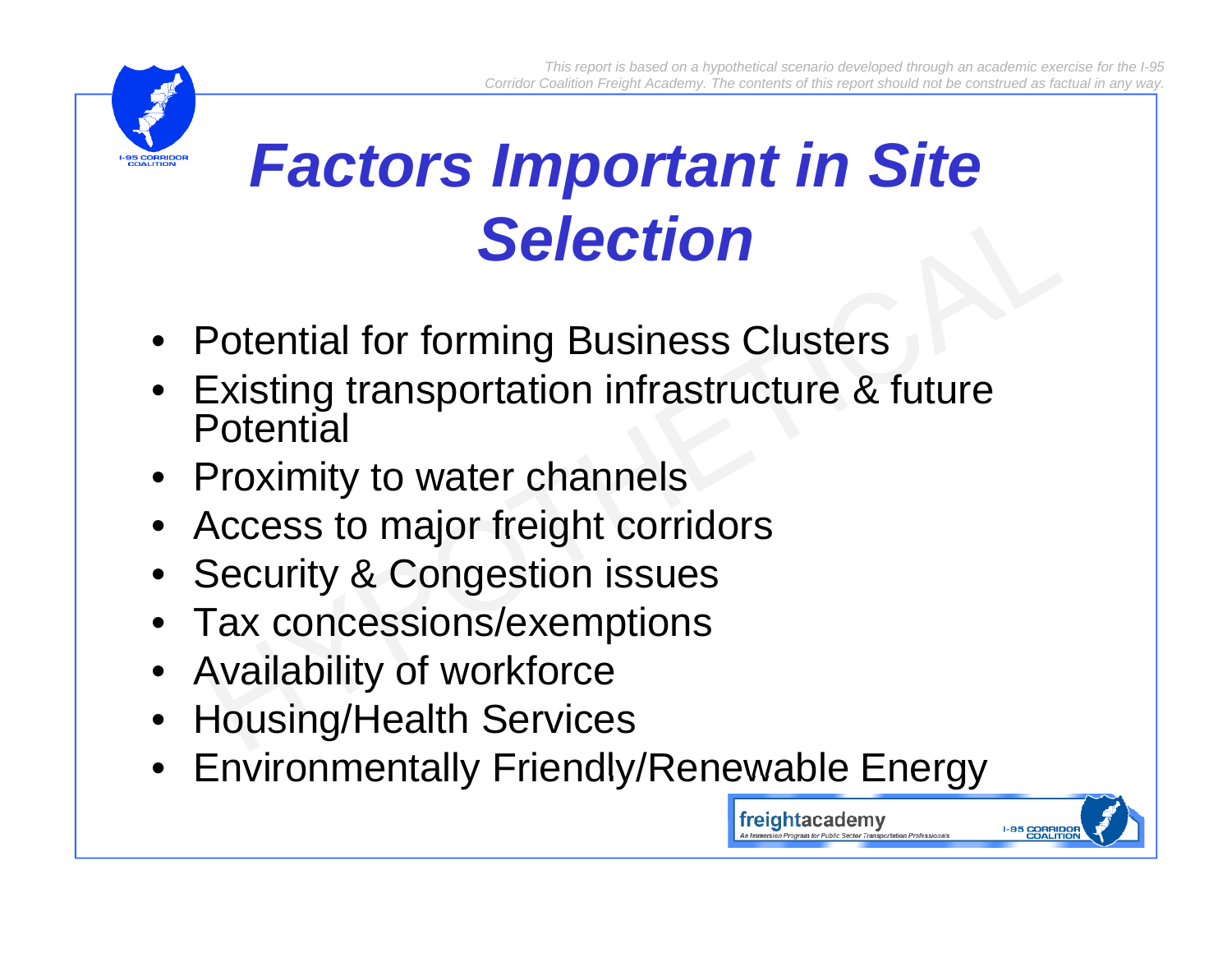

# *Next Steps*

- 1. Establish Economic Advisory Committee
- 2. Do outreach to understand issues and needs
- 3. Collect and analyze data, use modeling
- 4. Prioritize projects based on data and evaluation measures
- 5. Build a toolkit of creative financing mechanisms, help locals to implement
- 6. Build relationship with economic development entities and aid in site selection opportunities